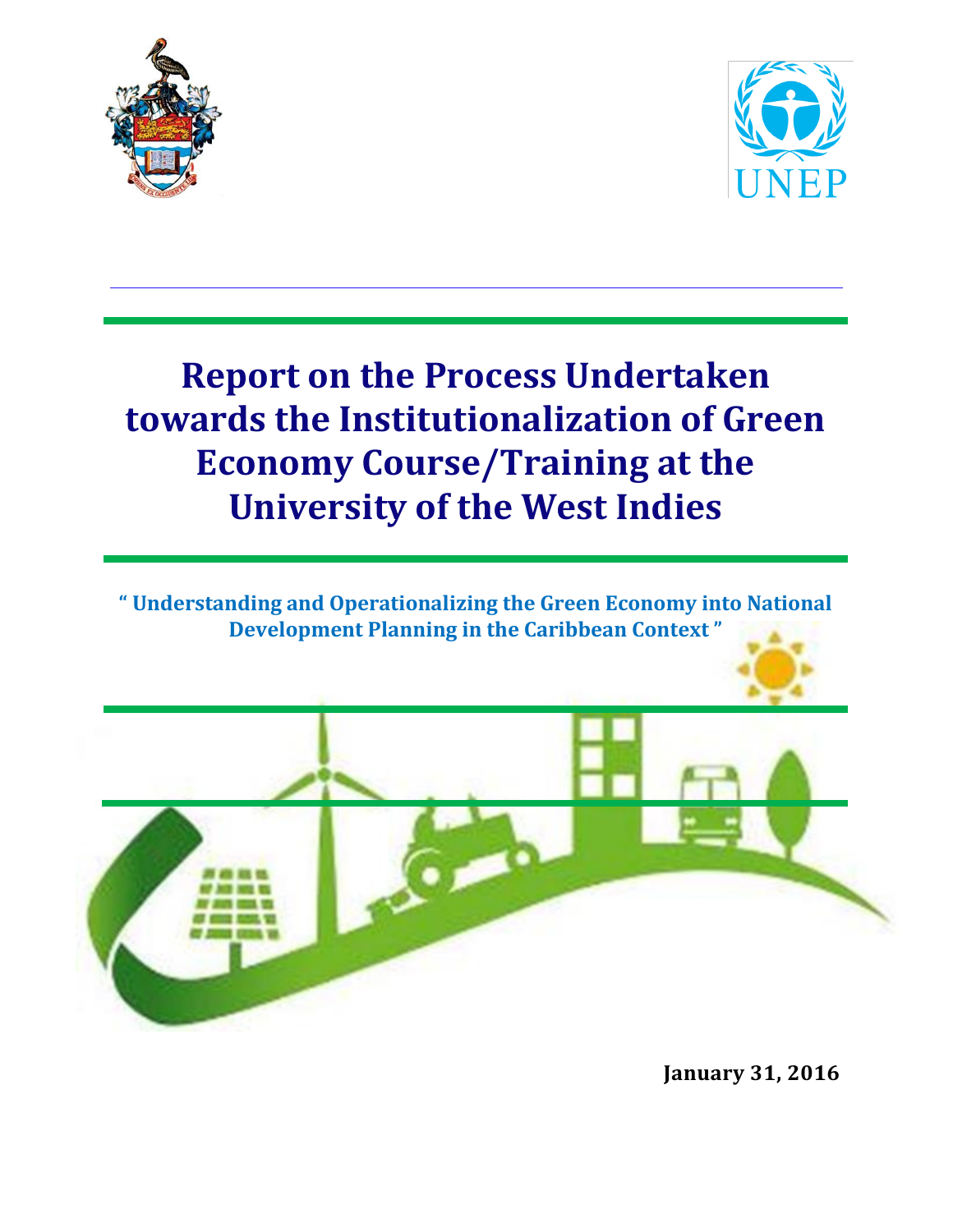# **Table of Contents**

| Steps in/Methodology for Institutionalizing the Green Economy Course at UWI  5                 |
|------------------------------------------------------------------------------------------------|
|                                                                                                |
|                                                                                                |
| Step 3: Delivery of Pilot Training course in Two Countries - Jamaica and Saint Lucia  10       |
|                                                                                                |
|                                                                                                |
|                                                                                                |
| Step 7: Undertaking an Assessment of the Courses at UWI to Facilitate Institutionalization  15 |
| Steps 8 & 9: Hold Meetings and Consultations to advance the Institutionalization Process  17   |
|                                                                                                |
| Step 11: Revise training manual and curriculum based on consultations with key stakeholders    |
| (lecturers and heads of departments), incorporating their comments and feedback  18            |
|                                                                                                |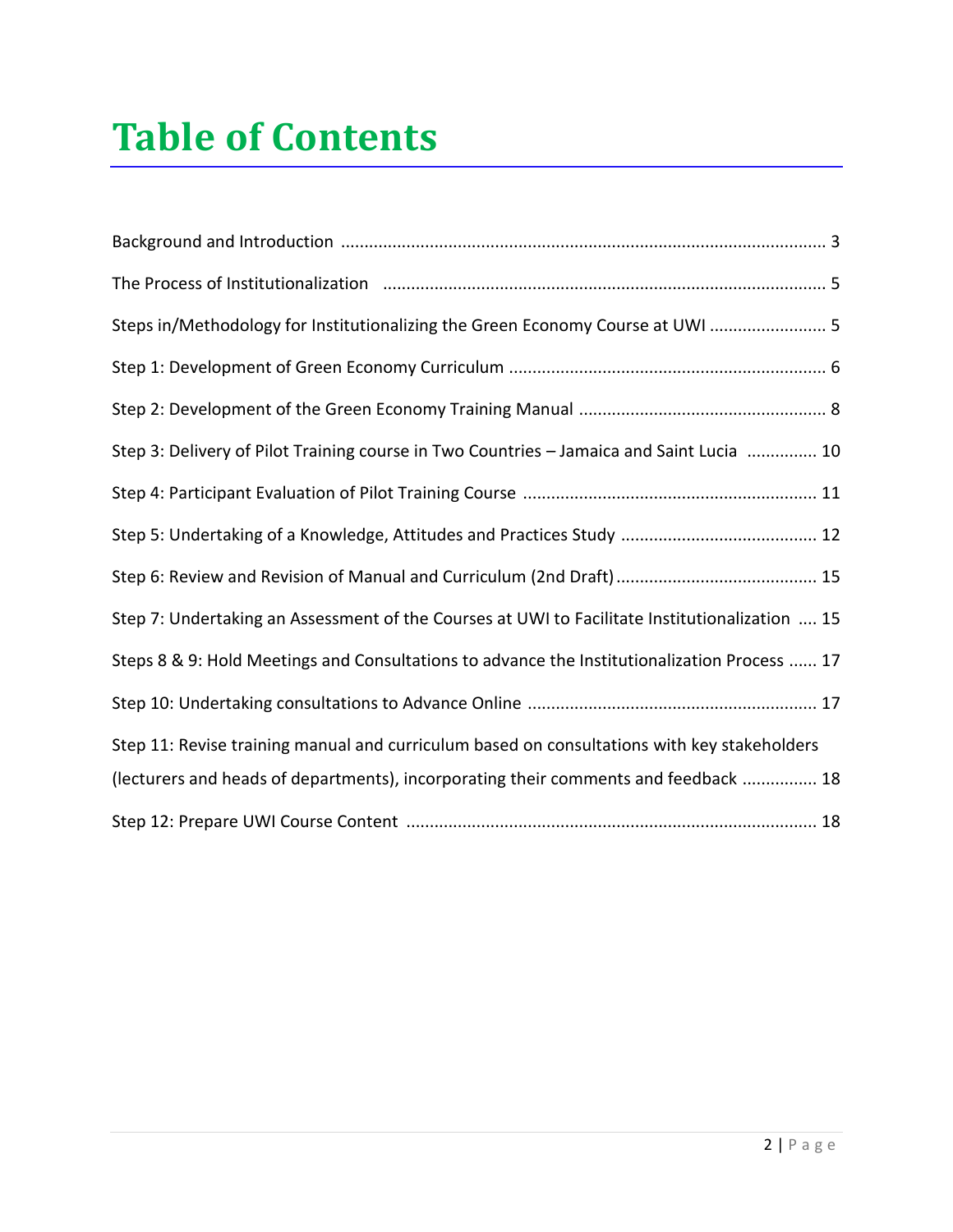## **Background and Introduction**

If ithin the past five years, Caribbean governments have been discussing the movement of the region towards a "green economy" (GE) to support the sustainable development of the region. In 2014, the Green Economy Caribbean Political Tithin the past five years, Caribbean governments have been discussing the movement<br>of the region towards a "green economy" (GE) to support the sustainable<br>development of the region. In 2014, the Green Economy Caribbean Po West Indies (UWI). This group is being supported by the United Nations Environment Programme (UNEP) within its Green Economy Initiative (GEI). The GEI, launched in late 2008, has an overall objective *to provide the analysis and policy support for investing in green sectors and in greening environmentally unfriendly sectors.*

UNEP defines a green economy as one that results in "improved human well-being and social equity, while significantly reducing environmental risks and ecological scarcities"<sup>1</sup>. A green economy can reduce carbon dependency, improve climate change resilience, promote resource and energy efficiency and lessen environmental degradation and at the same time improve people's livelihoods and reduce poverty.

To make the transition to a green economy, enabling conditions will be required at the national, regional and international levels. These enabling conditions include national regulations, policies, subsidies and incentives; regional policies and standards and international markets, trade, capacity building and technical assistance.

To support the Caribbean's movement towards a green economy, the GEPAG is charged with undertaking research, outreach and capacity building in the public and private sectors in key areas that are needed to support different steps of a green economy transition. As a starting point, the group will conduct a needs assessment to evaluate the capacity needs among decision makers in the Caribbean required to enable the transition to a green economy including:

- substantive capacities, such as the understanding of the green economy concept and the ways and means to incorporate green economy in national planning processes and sectoral policies and plans, highlighting the potential of green economy policies for achieving sustainable economic growth, poverty reduction and environmental conservation
- institutional capacities, including the ability to identify, design and introduce enabling conditions and tools relevant for a green economy transition, such as trade and investment policies
- process-related capacities (understanding of planning processes leading to the implementation of the relevant tools).

 $\overline{\phantom{a}}$ 

 $^{\text{1}}$  UNEP Green Economy Initiative –www.unep.org/greeneconomy/AboutGEI/WhatisGEI/tabid/29784/Default.aspx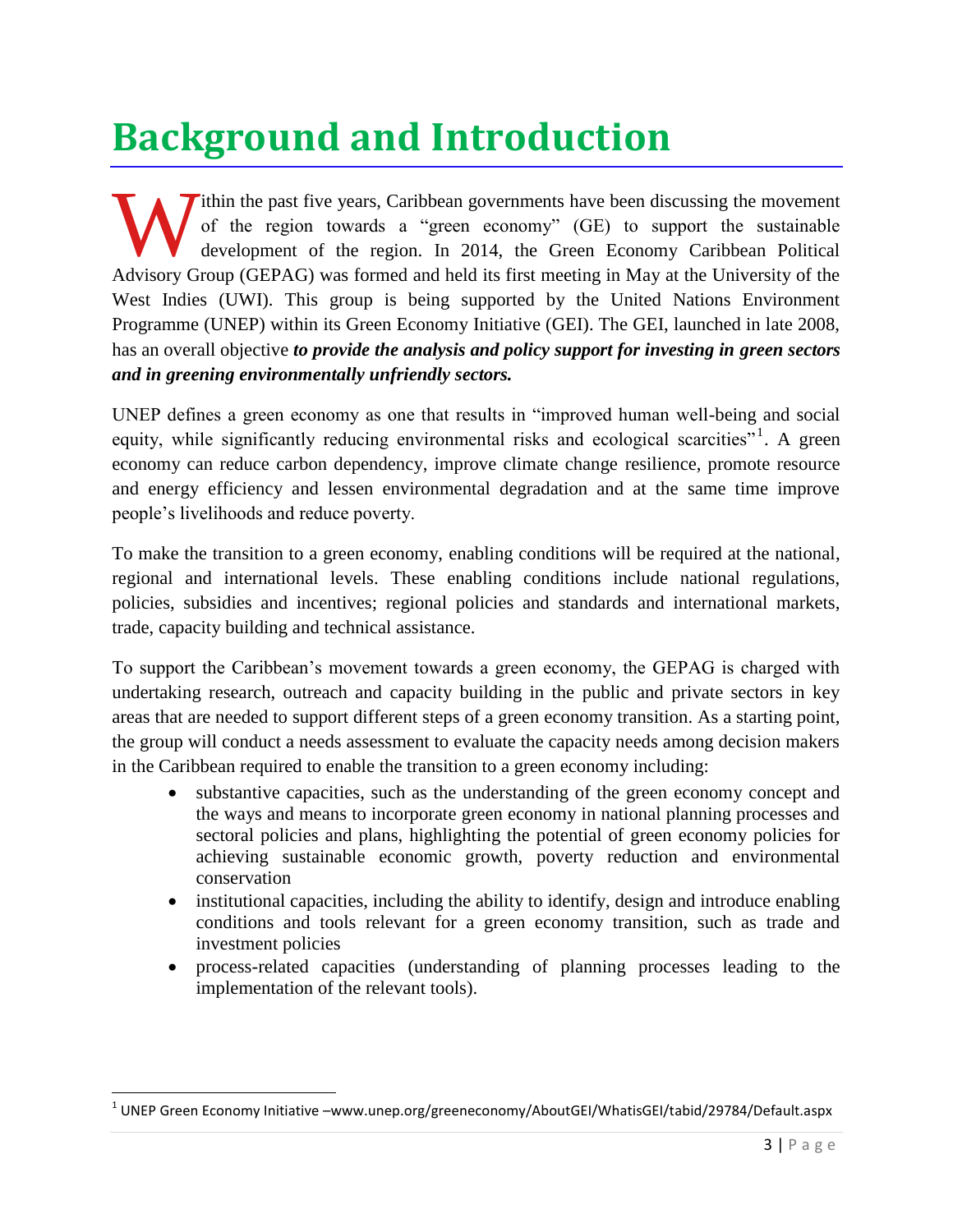A training programme on moving toward a green economy was developed as part of the overall project to address the capacity needs identified to date. This training programme was delivered in 2014 to professionals in two countries – Jamaica and Saint Lucia – currently working in areas such as policy development, economic analysis and development, environmental management, in the public sector, private sector and in non-governmental and community organizations.

This training programme provided a model for integration of GE training within academic institutions and particular the University of the West Indies. This Paper details the process for the institutionalization of the Green Economy Course at UWI. Delivery of the green economy course titled *"Understanding and Operationalizing the Green Economy"* will be offered to students at the Mona Campus of the UWI starting in academic year 2016/17. Options for an online version of the course will also be presenting. The course which will be offered as a stand along will be part of a degree programme at the Masters level.

The institutionalization of this GE training programme within UWI is being pursued as part of a plan to ensure that over time there will always be a set of skills in the region to implement actions in various sectors and disciplines to transition to a green economy. Also, this training programme will be a model for adaptation for small island developing states in other areas of the world, for example in the Pacific, Indian Ocean, Asia or Africa.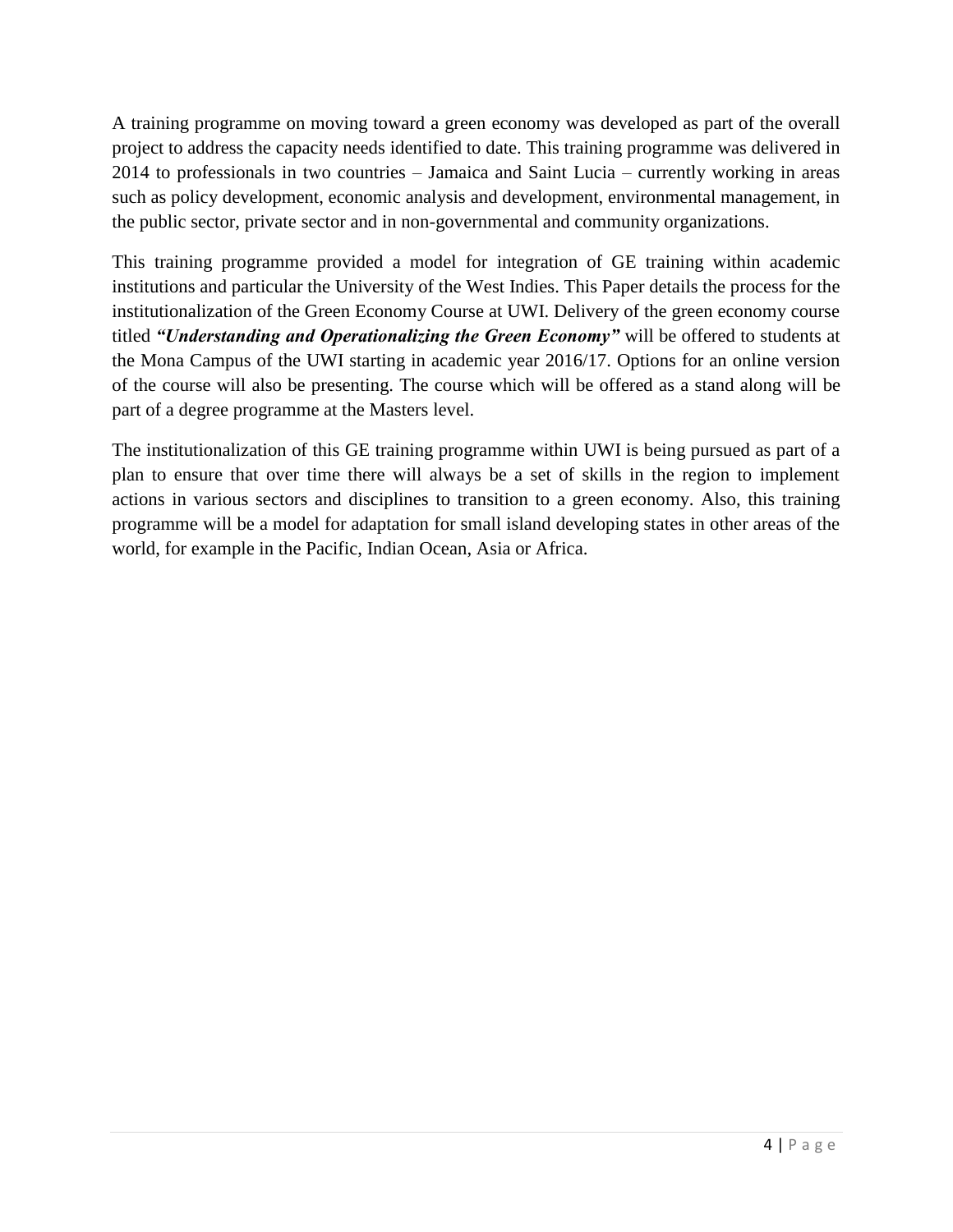# **The Process of Institutionalization**

From the inception of the design of a capacity building component of the Green Economy project, it was the intention of the United Nations Environment Programme and UWI Consulting for the green economy course to be institutionalized at the University of the West Indies.

Whilst it is customary for training programmes to be designed and developed in the non-formal training sector, that is, by institutions whose core mandate is not training, the sustainability of the information and training content could be institutionalized in the formal education sector. In fact, for sustainability it is wise to do this. The design, development and delivery of training in the non-formal sector is often undertaken to meet a specific short-term need of an organization or an entity to better implement specific aspects of their core mandate or to undertake the implementation of a specific project or short-term intervention.

In this case, UWI Consulting with support from UNEP, sought to develop this GE training programme for key officials in the public and private sectors and civil society organizations to be better placed to understand the importance of a transition to a green economy and to be able to effectively contribute to the development of policies and programmes to enable the countries of the Caribbean toward achieving economic development that also facilitates the accomplishment of social and environmental goals.

It is clear that the skill set for GE will continuously be needed in the near term and a one-off training programme will not be sufficient to build this cadre of individuals in the Region. It is therefore necessary, given limited human and financial resources, to seek ways in which this training can be delivered outside of a one-off training programme but by an entity whose core mandate is education/training and capacity building. This will ensure that there is a continuous increase in the stock of professionals who are able to infuse GE issues into national development initiatives or in private sector endeavours.

It must be noted that ongoing opportunities for learning are essential to effectively increase knowledge, improve attitudes and skills, and strengthen capacities over time. One-off training is insufficient to build the required cadre of professionals over time who are able to fully understand the methodologies and the tools that need to be employed in transitioning to a green economy.

## **Steps in/Methodology for Institutionalizing the Green Economy Course at UWI**

The 12 steps undertaken towards the institutionalization of the Green Economy Course at UWI will be listed and each step and the methodology employed described.

**Step 1**: Development of Green Economy Curriculum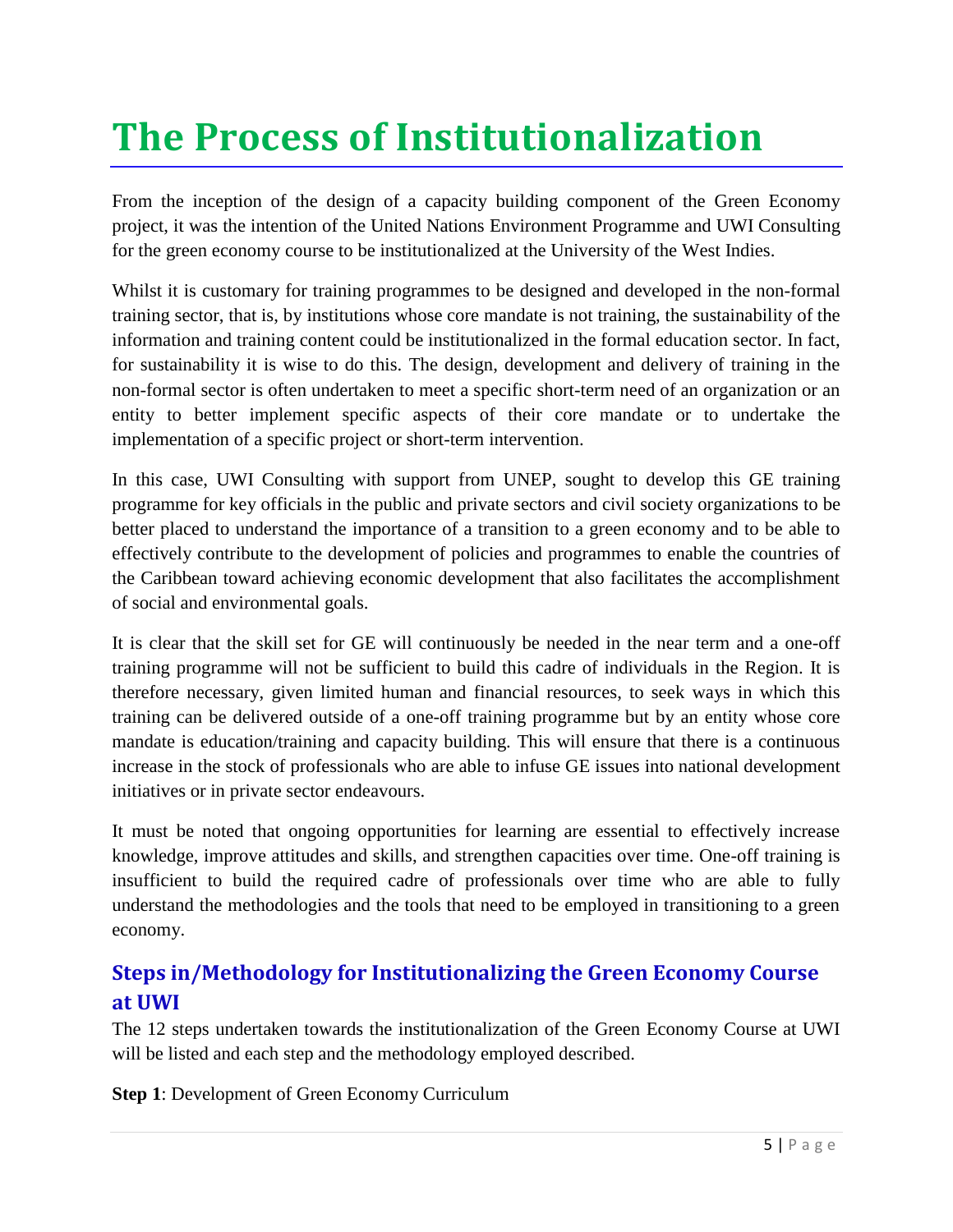**Step 2:** Development of the Green Economy Training Manual and other related materials

**Step 3:** Delivery of pilot training course in two countries – Jamaica and Saint Lucia

**Step 4:** Participant Evaluation of Pilot Training Course

**Step 5:** Undertaking of a Knowledge, Attitudes and Practices Study to inform green economy initiatives in the region as well as the content of a green economy training programme to be delivered over the long term

**Step 6:** Review of Manual and curriculum to take into account comments and issues arising during the pilot delivery

**Step 7:** Undertaking an assessment of the faculties and courses at the universities and determining which courses would provide a fit for the course to be institutionalized

**Step 8:** Hold meetings and consultations throughout the institutionalization process with the Pro-Vice Chancellor (a university position that covers all campuses) for post graduate studies to assist with the institutionalization process as well as engaging key faculties and lectures to better understand the content of the course and the rationale for introducing the course

**Step 9:** Undertaking consultations with faculties, departments and key stakeholders to review the curriculum, training materials as well as determine the department that will have the preferred fit to offer the training

**Step 10:** Undertaking consultations with the centre at the UWI responsible for online training delivery on the possibility of including the green economy course as part of the university's online platform

**Step 11:** Revise training manual and curriculum based on consultations with key stakeholders (lecturers and heads of departments), incorporating their comments and feedback

**Step 12:** Prepare UWI Course Content and liaise with department that would be offering the course to recommend a course code and provide same to the Pro-Vice Chancellor for tabling at the UWI Senate Committee for final approval.

**Step 13:** Delivery of course at UWI 2016/17

#### **Step 1: Development of Green Economy Curriculum**

Step 1 was part of the overall Green economy project which led to the development of a curriculum designed to introduce green economy concepts to persons employed in the public and private sectors of two countries. The original curriculum was titled *"Understanding and Operationalizing the Green Economy into National Development Planning in the Caribbean*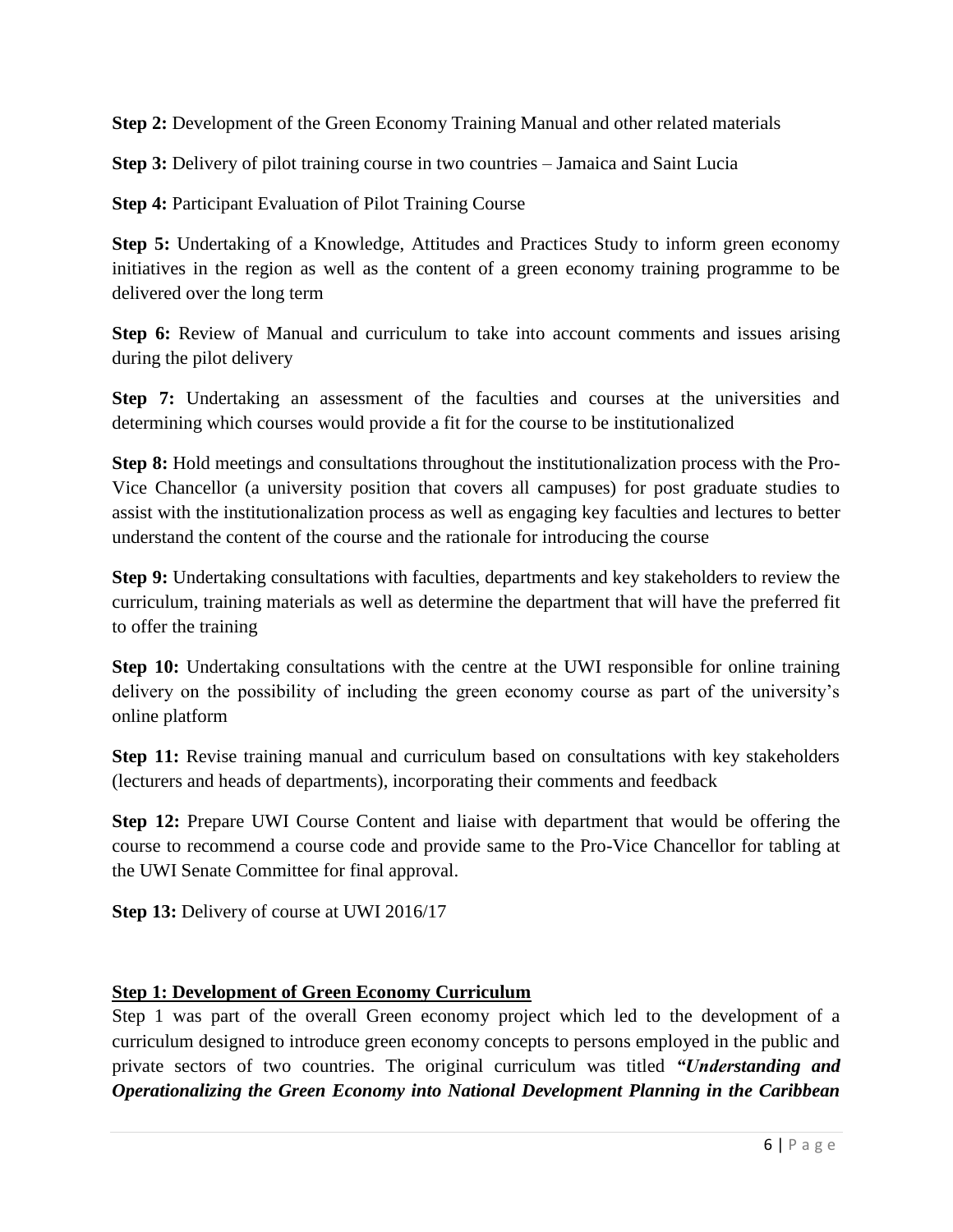**Context**" and was designed to build capacity of key individuals in the public and private sectors to understand the importance of a transition to a green economy and to provide them with an understanding of the tools to do so. The curriculum was designed to ensure that when the course was developed, it would be able to equip participants to develop policies and programmes to move the countries of the Caribbean toward achieving economic development that also facilitates the accomplishment of social and environmental goals.

The construct for the curriculum was based to a large extent on the work undertaken prior to Rio+20 on the Green Economy and the work on the subject advanced by UNEP. The curriculum also took into consideration discussions within the Caribbean that are aimed at facilitating the emergence of the region's own unique development pathway towards a green economy.

Since in the Caribbean, the green economy is generally being used to represent both an approach to development as well as a vision of an economy in which the three pillars of sustainable development – social, economic



and environmental development – are in synergy and working at the community, national and regional levels – the curriculum was developed in tandem with these ideologies.

The curriculum was designed to target the following key groups for the training:

- Professionals who have responsibility for developing national finance, economic and development policies
- Professionals who have responsibility for developing policies that have impacts on the natural environment or interact with the natural environment (e.g. tourism, energy, agriculture, land use planning etc.)
- Professionals working in areas of natural resources conservation and management (e.g. in forestry, fisheries, agriculture, coastal ecosystems, watersheds etc.)
- Professionals in key sectors such as tourism, energy mining, transport and manufacturing – sectors that have the potential to impact the natural environment – but also sectors that can contribute to sustainable use and management of natural resources

The curriculum included the following key areas:

- Course Description
- Target Group
- Course Objectives / Learning Outcomes
- Course Modules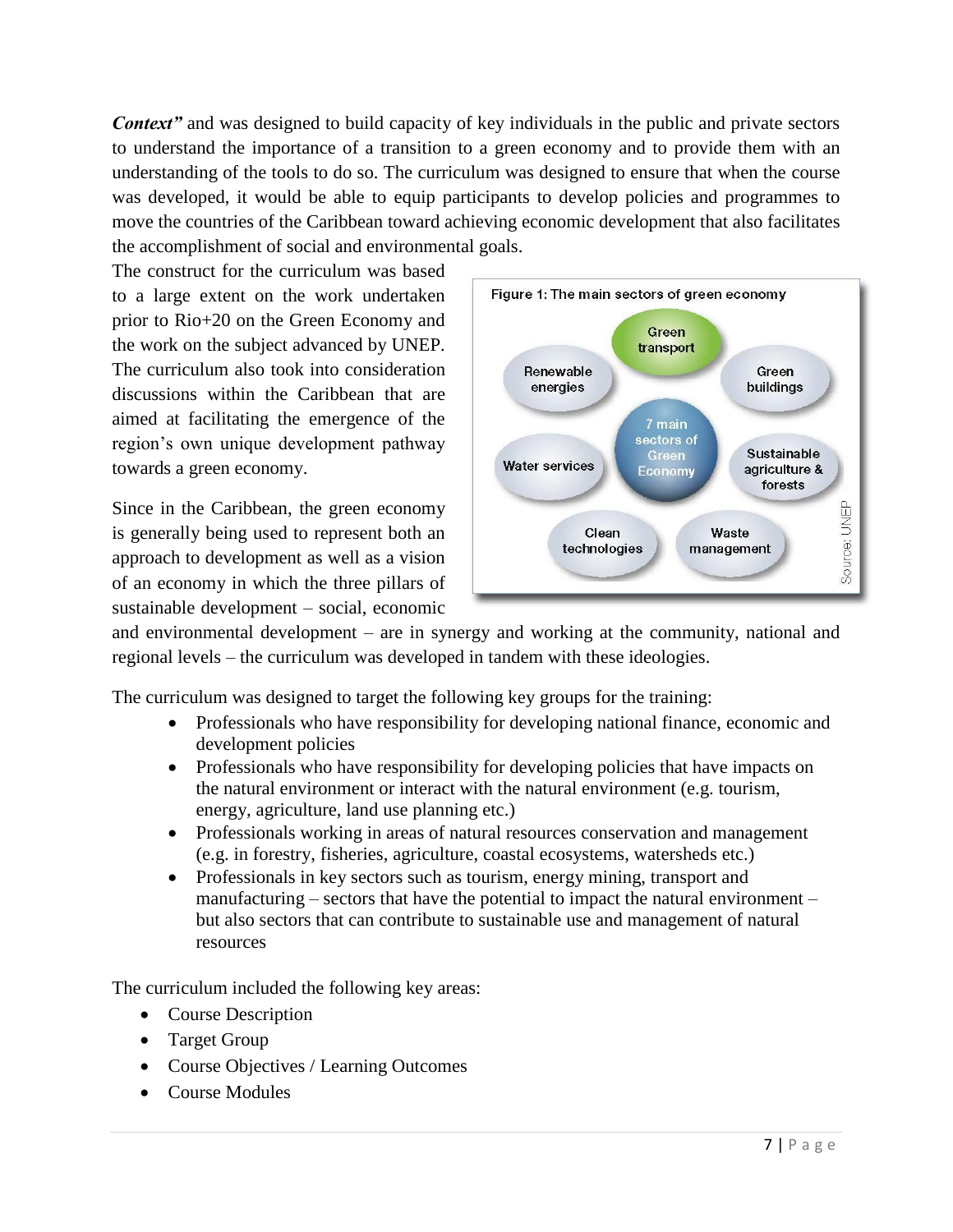- Delivery Methodologies
- Assessment Methodologies
- Learning Resources
- Certification

The curriculum formed the basis for the development of the green economy training manual, fact sheets, a green economy workbook as well as the identification of appropriate resources to support course delivery as well as the overall institutionalization process.

#### **Step 2: Development of the Green Economy Training Manual**

Step 2 involved the development of the green economy training manual and other associated materials such as fact sheets and a green economy workbook. A listing of resources that would be of relevance also were identified.

The manual developed to support the green economy course was titled *"Understanding and Operationalizing the Green Economy into National Development Planning in the Caribbean Context: Enabling Economic Growth and Investment while Increasing* 



*Environmental Quality and Social Well-being"*. The 188-page manual is made up of 5 modules as follows:

| <b>Modules</b>                                                                                      | <b>Overview of Module</b>                                                                                                                                                                                                                                                                                                                                                                                                                                                                                                                                                                                                                                                                                                                                                                                               |                        | <b>Objective of the Module</b>                                                                                                                                                                                                                                                                                                                                                                                                                                                                      |
|-----------------------------------------------------------------------------------------------------|-------------------------------------------------------------------------------------------------------------------------------------------------------------------------------------------------------------------------------------------------------------------------------------------------------------------------------------------------------------------------------------------------------------------------------------------------------------------------------------------------------------------------------------------------------------------------------------------------------------------------------------------------------------------------------------------------------------------------------------------------------------------------------------------------------------------------|------------------------|-----------------------------------------------------------------------------------------------------------------------------------------------------------------------------------------------------------------------------------------------------------------------------------------------------------------------------------------------------------------------------------------------------------------------------------------------------------------------------------------------------|
| Module $1$ – Introduction<br>to the Green Economy<br>Approach                                       | Module 1 presents an introduction to the green<br>economy. It describes some of the international<br>discussions that have given rise to the term and<br>discusses varying definitions. This module presents a<br>rationale for moving toward a green economy by<br>describing current prevailing conditions which are<br>not meeting the environmental, economic and social<br>goals of sustainable development. The module<br>examines the drivers and opportunities for change in<br>the Caribbean that have led towards embracing a<br>green economy approach and identifies some<br>challenges to do so. This module also describes<br>linkages between the natural environment and major<br>to provide<br>economic sectors<br>a basis<br>for<br>understanding some of the necessary changes that<br>must be made. | $\bullet$<br>$\bullet$ | Generate discussion about concepts,<br>definitions and principles related to a<br>green economy within the Caribbean<br>context<br>Make the case for moving toward a<br>green economy<br>Identify drivers within the Caribbean<br>which are facilitating the move toward<br>a green economy<br>Discuss barriers that must be overcome<br>to transition to a green economy<br>Examine ways of strengthening and<br>supporting intra-Caribbean and intra-<br>SIDS cooperation on the green<br>economy |
| Module $2$ – Creating an<br><b>Enabling Environment</b><br>for the Transition to a<br>Green Economy | Module 2 presents the requirements for Caribbean<br>countries to move toward a green economy. The<br>module describes a variety of policy tools that will<br>help to undertake a successful transition and                                                                                                                                                                                                                                                                                                                                                                                                                                                                                                                                                                                                              | $\bullet$              | Identify the key conditions that must<br>be in place for transition to a green<br>economy<br>Examine different policy tools that can                                                                                                                                                                                                                                                                                                                                                                |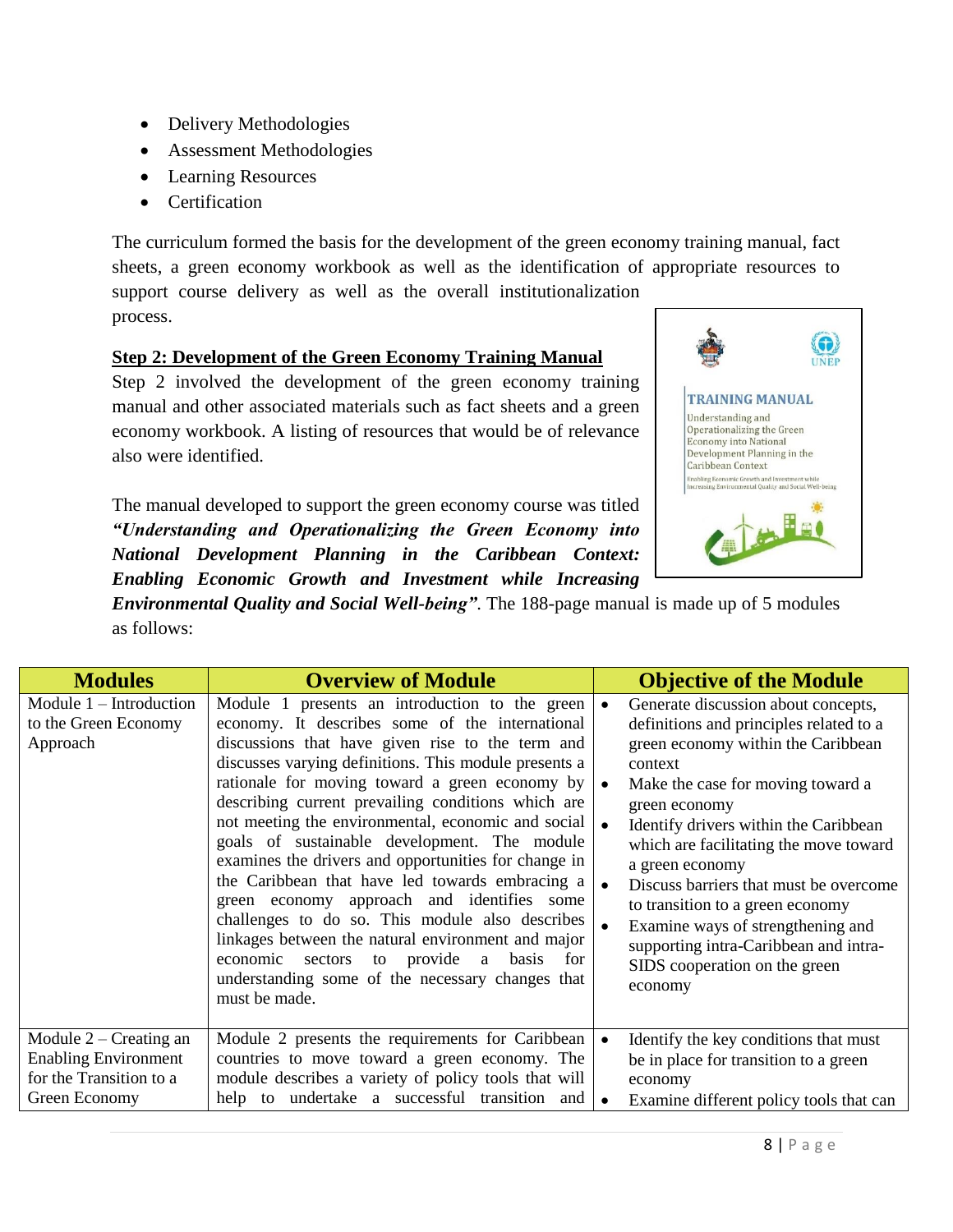| <b>Modules</b>                                                      | <b>Overview of Module</b>                                                                                                                                                                                                                                                                                                                                                                                                                                                                                                                                                                                                                                                                                                                                                                                                                                         | <b>Objective of the Module</b>                                                                                                                                                                                                                                                                                                                         |
|---------------------------------------------------------------------|-------------------------------------------------------------------------------------------------------------------------------------------------------------------------------------------------------------------------------------------------------------------------------------------------------------------------------------------------------------------------------------------------------------------------------------------------------------------------------------------------------------------------------------------------------------------------------------------------------------------------------------------------------------------------------------------------------------------------------------------------------------------------------------------------------------------------------------------------------------------|--------------------------------------------------------------------------------------------------------------------------------------------------------------------------------------------------------------------------------------------------------------------------------------------------------------------------------------------------------|
|                                                                     | describes some supporting conditions that need to be<br>established that will facilitate effective policy<br>implementation.<br>Module 4 provides sector-specific discussion and<br>policy recommendations.                                                                                                                                                                                                                                                                                                                                                                                                                                                                                                                                                                                                                                                       | enable the green economy transition<br>Understand how to account for market<br>$\bullet$<br>externalities<br>Determine appropriate market-based<br>tools to facilitate the green economy<br>transition<br>Examine finance for the transition to a<br>green economy                                                                                     |
| Module $3$ – Creating<br>New Business in a<br>Green Economy         | Module 3 presents an overview of how a transition to<br>a green economy can create new employment<br>opportunities and reduce poverty. The module<br>discusses issues related to the creation of green jobs<br>and what are some of the enabling conditions for this<br>to happen.<br>Module 4 provides some sector-specific examples<br>related to the issues described in Module 3.                                                                                                                                                                                                                                                                                                                                                                                                                                                                             | Identify specific interventions in a<br>$\bullet$<br>green economy that can help to<br>alleviate poverty<br>Examine the green jobs discussion<br>Identify the sectors which offer the<br>$\bullet$<br>best opportunities for employment in a<br>transition to a green economy<br>Examine issues related to trade and the<br>$\bullet$<br>green economy |
| Module $4-$<br>Transitioning to a Green<br>Economy in Key Sectors   | Module 4 presents an analysis of six key economic<br>sectors in the Caribbean – energy, tourism,<br>transportation, agriculture, fisheries and health $-$ and<br>how they can be repositioned to facilitate a green<br>economy. This module examines energy and<br>transportation as cross-cutting issues and identifies<br>areas for development and use of renewable energy<br>as well as increasing energy efficiency. The module<br>presents issues and strategies for transitioning to a<br>green economy in tourism, agriculture and fisheries,<br>examining issues related not only to energy but also<br>to the use of the natural capital upon which they are<br>based. Also, the module addresses how health<br>underpins a green economy.<br>Module 4 provides some sector-specific examples of<br>general tools and approaches described in Module 2. | Identify the key issues related to five<br>$\bullet$<br>key economic sectors in the Caribbean<br>Discuss enabling conditions required<br>for transitioning to a green economy in<br>these sectors<br>Explore sector-specific approaches to<br>move toward a green economy                                                                              |
| Module $5 - Measuring$<br>towards<br>Progress<br>a<br>Green Economy | Module 5 presents indicators which can be used to<br>track progress towards social, economic and<br>environmental outcomes of a green economy and<br>links green economy indicators to the post-2015<br>development agenda which seeks to move beyond<br>the Millennium Development Goals (MDGs) to the<br>new Sustainable Development Goals.                                                                                                                                                                                                                                                                                                                                                                                                                                                                                                                     | Examine which green economy<br>indicators are appropriate for the<br>Caribbean in general as wells as for<br>individual countries in the region.<br>Discuss how green economy indicators<br>can be linked to the post-2015<br>development agenda and the new<br>Sustainable Development Goals.                                                         |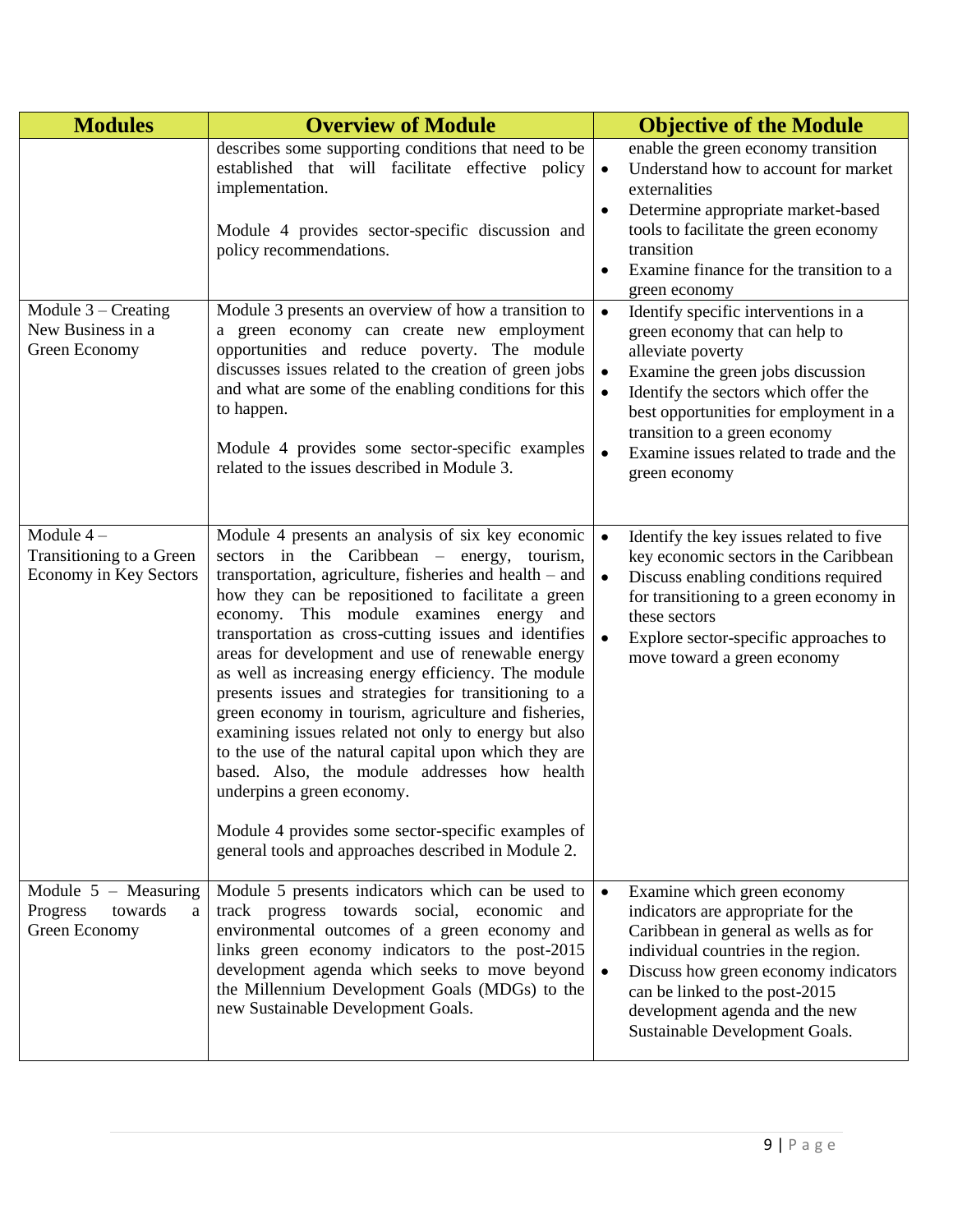Each module contains relevant case studies as well as group exercises and complements the green economy work book that also was developed.

Four fact sheets were developed as follows:

- Enabling Environment for the Green Economy
- Green Economy and Employment
- Green Economy Indicators
- Introduction to the Green Economy

The curriculum and the training manual formed the context for the delivery of two pilot courses – in Jamaica and in Saint Lucia in 2014.

### **Step 3: Delivery of Pilot Training course in Two Countries – Jamaica and Saint Lucia**

During the 3<sup>rd</sup> quarter of 2014, two workshops were organized in Jamaica and Saint Lucia to deliver the green economy training course and to obtain feedback on the course content as well as the manual itself. These workshops were 2-day workshops and involved persons from the public and private sectors as well as from civil society organizations. Overall, 78 persons attended the workshops – 41 in Saint Lucia and 37 in Jamaica.

All participants received the following documents:

- Caribbean Green Economy Training Manual
- Caribbean Green Economy Work Book
- Fact Sheets on the Green Economy

Throughout the training, which was highly interactive, participants also referred to their own national documents such as sector plans (for energy, agriculture, tourism, transportation, etc.).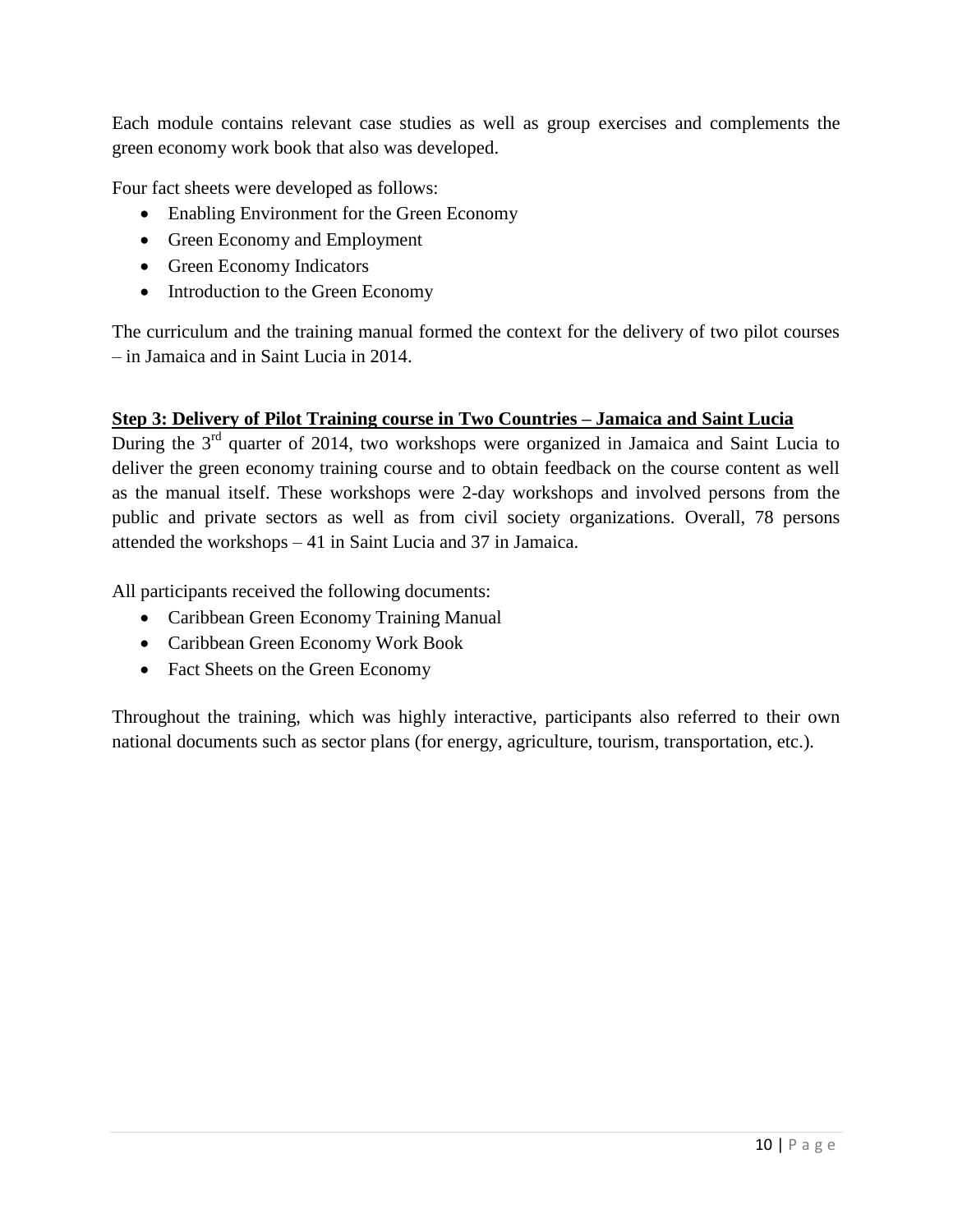

**Image 1: Participants at the Green Economy Training Workshop held October 2014**

### **Step 4: Participant Evaluation of Pilot Training Course**

The participant evaluation of the pilot training course provided inputs into the review and revision of the training manual. The table below shows a synopsis of the evaluation of the course for the two countries.

| 78.3% of the participants rated the workshop<br>77.6% of participants rated the overall<br>content as excellent or very good, with<br>workshop as either excellent or very good<br>another 17.4% rating the workshop content as<br>84.7% of the participants rated the workshop<br>good<br>content as excellent or very good, with<br>All participants felt that this workshop<br>another 15.4% rating the workshop content as<br>contributed to increasing their knowledge on<br>good<br>the green economy<br>All participants felt that this workshop<br>82.6% of participants rated the Training<br>contributed to increasing their knowledge on<br>$\bullet$<br>Manual as excellent or very good, whilst 13.1<br>the green economy<br>percent rated it as good<br>69.3% of participants rated the Training<br>Manual as excellent or very good, whilst 23.1<br>70% of the participants rated the discussions<br>$\bullet$<br>as excellent or very good and 26.1% rated the<br>percent rated it as good<br>discussions as good<br>77% of the participants rated the discussions<br>٠<br>78.3% of the participants rated the facilitator<br>as excellent or very good and 23.1% rated the<br>$\bullet$<br>as excellent or very good and 13.4% rated her<br>discussions as good<br>as good.<br>92.3% of the participants rated the facilitator<br>as excellent or very good | <b>Saint Lucia</b> | <b>Jamaica</b> |
|------------------------------------------------------------------------------------------------------------------------------------------------------------------------------------------------------------------------------------------------------------------------------------------------------------------------------------------------------------------------------------------------------------------------------------------------------------------------------------------------------------------------------------------------------------------------------------------------------------------------------------------------------------------------------------------------------------------------------------------------------------------------------------------------------------------------------------------------------------------------------------------------------------------------------------------------------------------------------------------------------------------------------------------------------------------------------------------------------------------------------------------------------------------------------------------------------------------------------------------------------------------------------------------------------------------------------------------------------------------------------|--------------------|----------------|
|                                                                                                                                                                                                                                                                                                                                                                                                                                                                                                                                                                                                                                                                                                                                                                                                                                                                                                                                                                                                                                                                                                                                                                                                                                                                                                                                                                              |                    |                |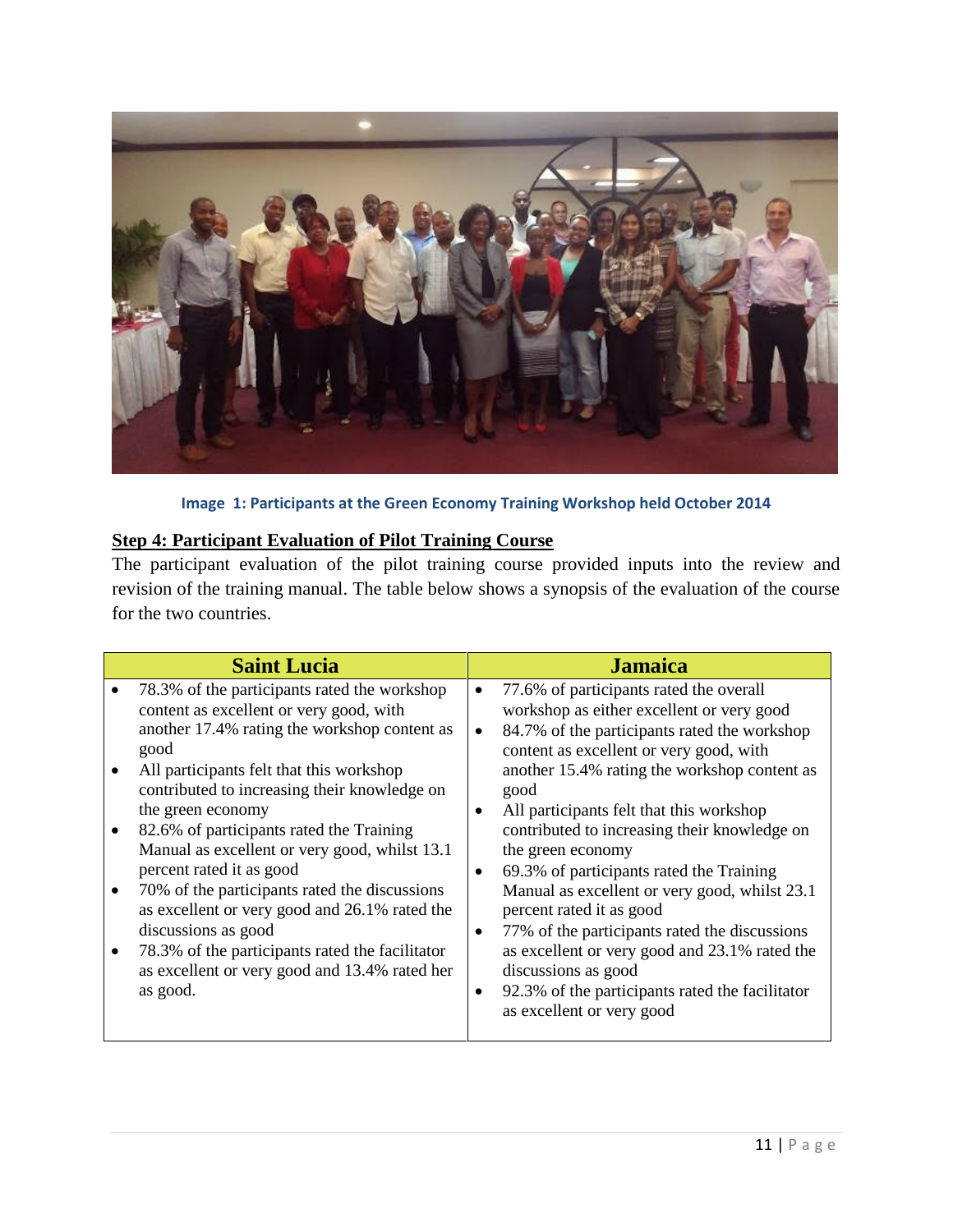The specific comments received by participants also assisted with the revision and refinement of the training manual.

## **Step 5: Undertaking of a Knowledge, Attitudes and Practices Study**

A Knowledge, Attitudes and Practice (KAP) Study was undertaken at both pilot workshops in an attempt to inform overall green economy initiatives in the region as well as the content of the green economy training programme to be delivered over the long term. The KAP questionnaire was distributed and completed by participants before the actual start of the green economy workshops in Saint Lucia and Jamaica. Undertaking the KAP prior to the start of the workshop was a good strategy to ensure that the information contained in the questionnaire was not influenced by the "new" knowledge they received during the workshop. The questionnaire comprised 22 questions which were designed to obtain information on knowledge, attitudes and practices of key stakeholders with respect to green economy and environmental issues in general. This KAP study employed both a quantitative and qualitative approach and was achieved through the use of a questionnaire that contained both closed-ended and open-ended questions.

This KAP study is designed to address the following key objectives:

- To understand knowledge and attitudes of key stakeholders in the public and private sectors with respect to issues and opportunities for the green economy
- To document actions and/or approaches/practices (e.g. strategies, initiatives and current projects) either being developed or undertaken by stakeholders, which are aligned to support the green economy and sustainable development
- To document existing capacities, such as the understanding of the green economy concept and if the notion of the green economy is being incorporated in national planning processes and sectoral policies and plans
- To document institutional capacities that currently exist or are being put in place (including the ability to identify, design and introduce enabling conditions and tools relevant for a green economy transition, such as trade and investment policies)
- To document process-related capacities existing and future (for example, understanding of planning processes leading to the implementation of the relevant tools)
- To investigate potential change mechanisms and/or strategies and enabling conditions that will be required at the national levels to support a transition to the green economy

## **Conclusion – Knowledge**

## *Saint Lucia*

Of the 40 participants under consideration from the Saint Lucia survey, more than 50% of them can be classified as having low levels of knowledge on issues related to the green economy. This is based on the following findings: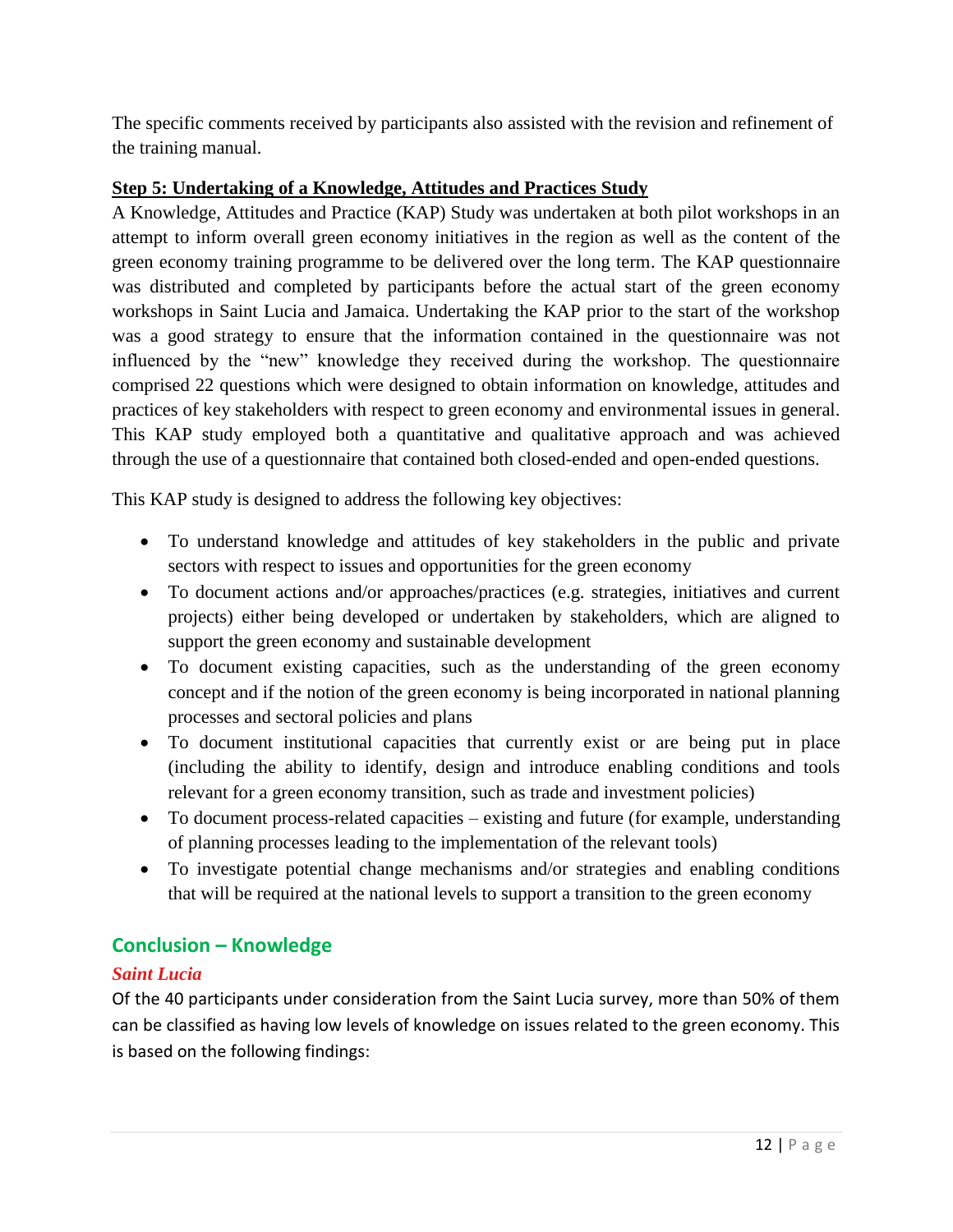- Participants' own perception of their knowledge of green economy issues as many as 62% of respondents indicated that they had only fair knowledge of green economy issues.
- More than 45% of participants indicated that the green economy replaces sustainable development.
- More than 55% of participants were not aware of some of the main concepts relating to GE such as low carbon development and circular economy.
- Over 85% of participants were not aware of the linkages between the green economy and other sectors of the society  $-$  particularly economic and social  $-$  and were more inclined to link the green economy with the environmental sector.

## *Jamaica*

Based on the forgoing analysis, it could be estimated that as many as 50% of participants have low to fair knowledge of green economy issues. This is based on the following findings:

- More than 40% of participants could not adequately define the green economy and could not accurately identify the principles related to the green economy.
- As many as 90% of participants were not able to identify that a green economy approach could result in economic, social and environmental benefits and not just environmental and climate change benefits.
- Participants' own perception of their knowledge of green economy issues showed that 87% of them felt that they had from no knowledge to fair knowledge.

## **Conclusion – Attitudes**

Generally, participants expressed a good and positive attitude towards wanting to improve the state of the natural environment as well as play a role in helping to transition their economies to becoming green. This positive attitude is emphasized by the following:

- 100% of participants indicated that it was important to place a value on ecosystems.
- 100% of participants felt that they had a role in shaping and/or changing their economy to one that is green.
- 93% of participants indicated that they had an interest in advancing the green economy in their country through the work that they did.
- Lack of political will and limited financial resources were identified as two of the main barriers transitioning to a green economy.
- Over 85% of participants indicated a desire to purchase environmentally friendly and green products.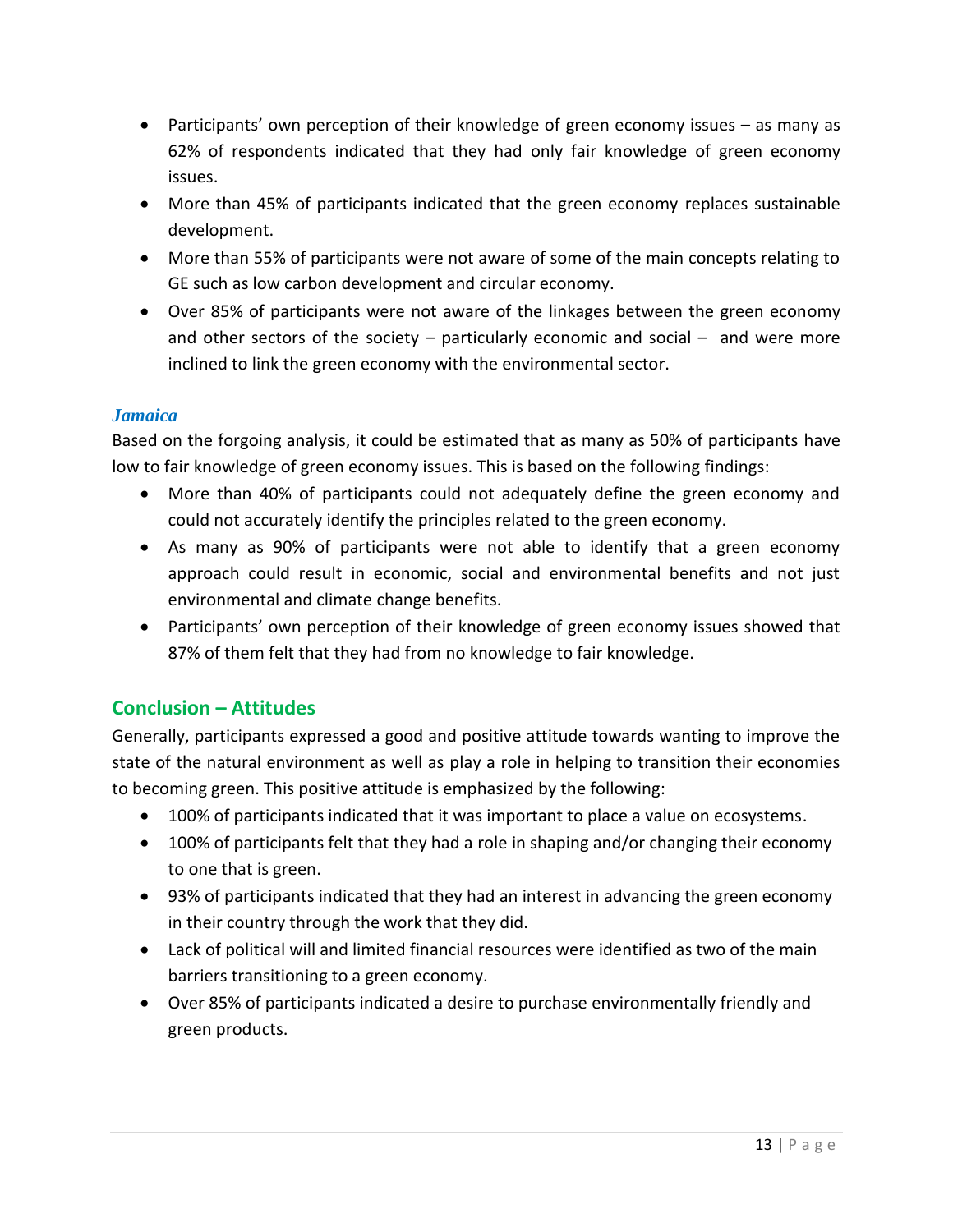## **Conclusion – Practices of Governments and Knowledge of Practices in Country**

Whilst participants displayed a strong interest in the idea of transitioning to the green economy and in wanting to play a part in facilitating this transition, their knowledge and understanding of practices that are components of effecting this transition (for example, green public procurement, natural resource valuation) as well as the experience to undertake policy changes (e.g. infusing sustainability issues into non-environmental policies) to advance sustainability is limited.

## **Development of Enabling Conditions for Transitioning to the Green Economy …Recommendations Emerging from the KAP Study**

The KAP study provided valuable information on the knowledge, attitudes and practices of key technical officials with respect to green economy issues. By knowing the level of knowledge and the current attitudes of participants as well as their knowledge of, and experience in certain practices, carefully designed interventions, training and capacity building programmes can now be designed towards achieving better outcomes to effect this transitioning to the green economy.

The KAP study produced data that were informative, insightful and broadly useful. The results of the KAP study will play a critical role in identifying key strategies that should be developed and implemented to advance the green economy in the Caribbean.

A preliminary list of key initiatives is presented below:

- Increase information sharing and provide key platforms or knowledge networks or nodes for disseminating information on GE issues to technocrats as well as policy makers.
- Develop a training programme and consider peer-to-peer learning to build capacity of key stakeholders to be able to infuse sustainability issues into non-environmentalrelated policy areas and to advance the understanding and practice of undertaking strategic environmental assessment of national policies, plans and programmes.
- Create a framework that could better assess national institutional capacities necessary for the transitioning to the green economy.
- On an individual country level, create mechanisms that would enable the use of the GE principles to help guide practitioners in the application of the green economy concept.
- Enable the establishment of a GE node at the University of the West Indies that would be designed to provide national governments with a strong research and information base, for helping governments better understand the underlying causes of problems and playing a key role in advancing effective and efficient solutions; as well as promoting the free exchange of knowledge, data, lessons learned; provide guidance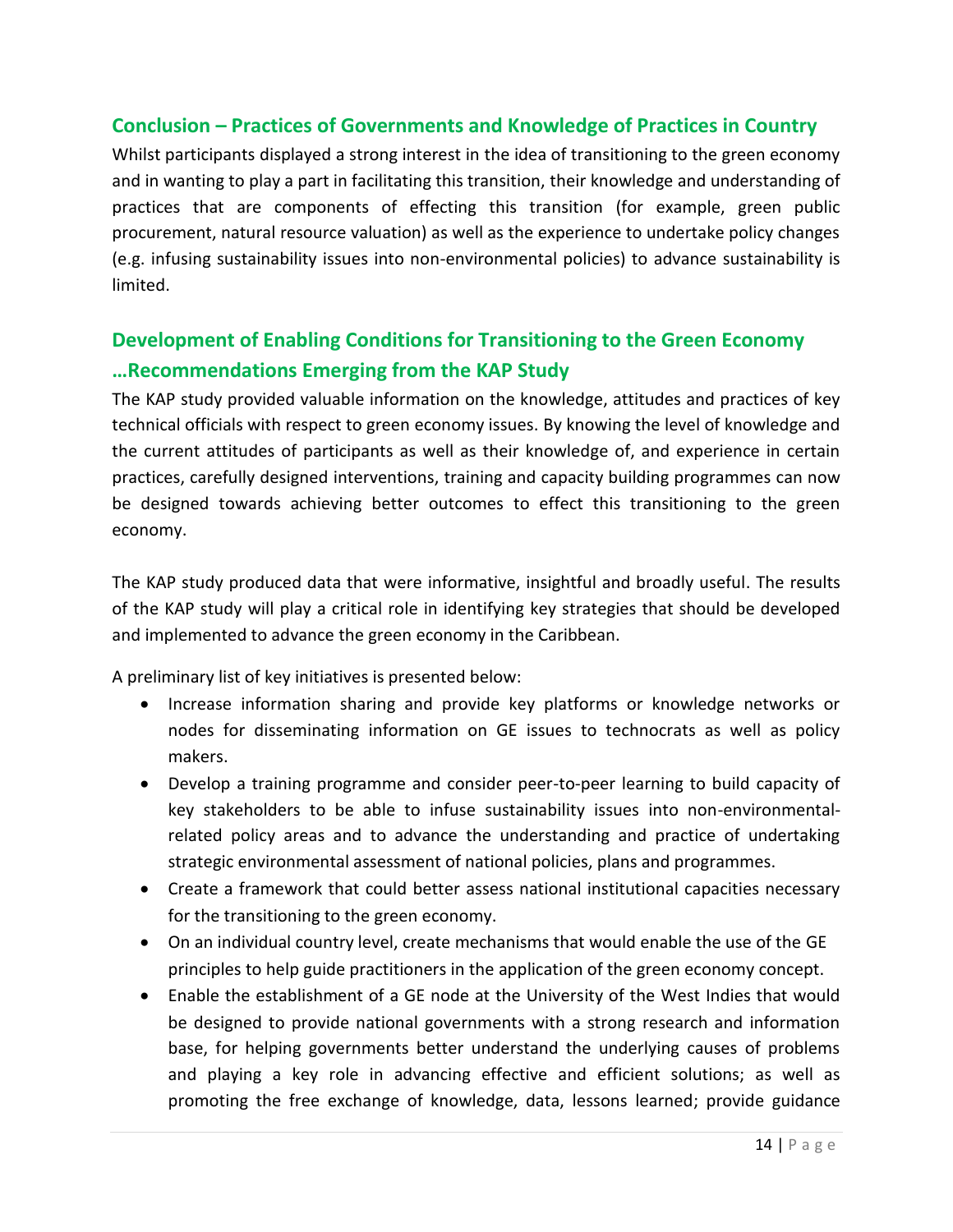between policy makers and technical officers, and provide technical officers and other practitioners with a mechanism to explore, evaluate, discuss and synthesize data relating to GE issues.

- Ensure that the regional university is able to sustainably develop a cadre of persons who are trained in GE issues.
- Create programmes that will help to generate the demand for a transition to the green economy by the political directorate – programmes that ensure that the lead policy makers of countries better understand and appreciate the linkages among economic, social and environmental issues as well as enable a more comprehensive understanding of the use of natural capital as engines of growth.
- Create awareness and sensitization programmes on GE issues so that the wider population understands the importance of a green economy and the implication for socio-economic development.
- Develop aa toolkit of case studies, lessons learned and best practices from other country experiences as well as other useful resources such as fact sheets that would provide quick resource and reference tools to assist technocrats to easily incorporate green economy issues into national planning frameworks and policy development exercises.

The overall results of the KAP and the recommendations from participants illustrated the importance of institutionalization of a course on the green economy at UWI to create a cadre of individuals over time who would be able to advance the green economy process in the countries in the region.

## **Step 6: Review and Revision of Manual and Curriculum (2nd Draft)**

Following the two pilot workshops, the evaluation from these workshops as well as the regional green economy workshop held in Jamaica 2015, both the curriculum and training manual were revised slightly to take into account comments and issues arising during these.

## **Step 7: Undertaking an Assessment of the Courses at UWI to Facilitate Institutionalization**

Three approaches to guide the institutionalization of the GE course were considered. These were:

- 1. Infusing components of the GE course into already existing modules or courses currently being offered at the UWI
- 2. Offering the entire GE course as part of a degree programme, at the Masters Level
- 3. Using components of the GE course in regular seminar series (such as those offered at the Masters Level in the Department of Economics) as a means of presenting information on green economy issues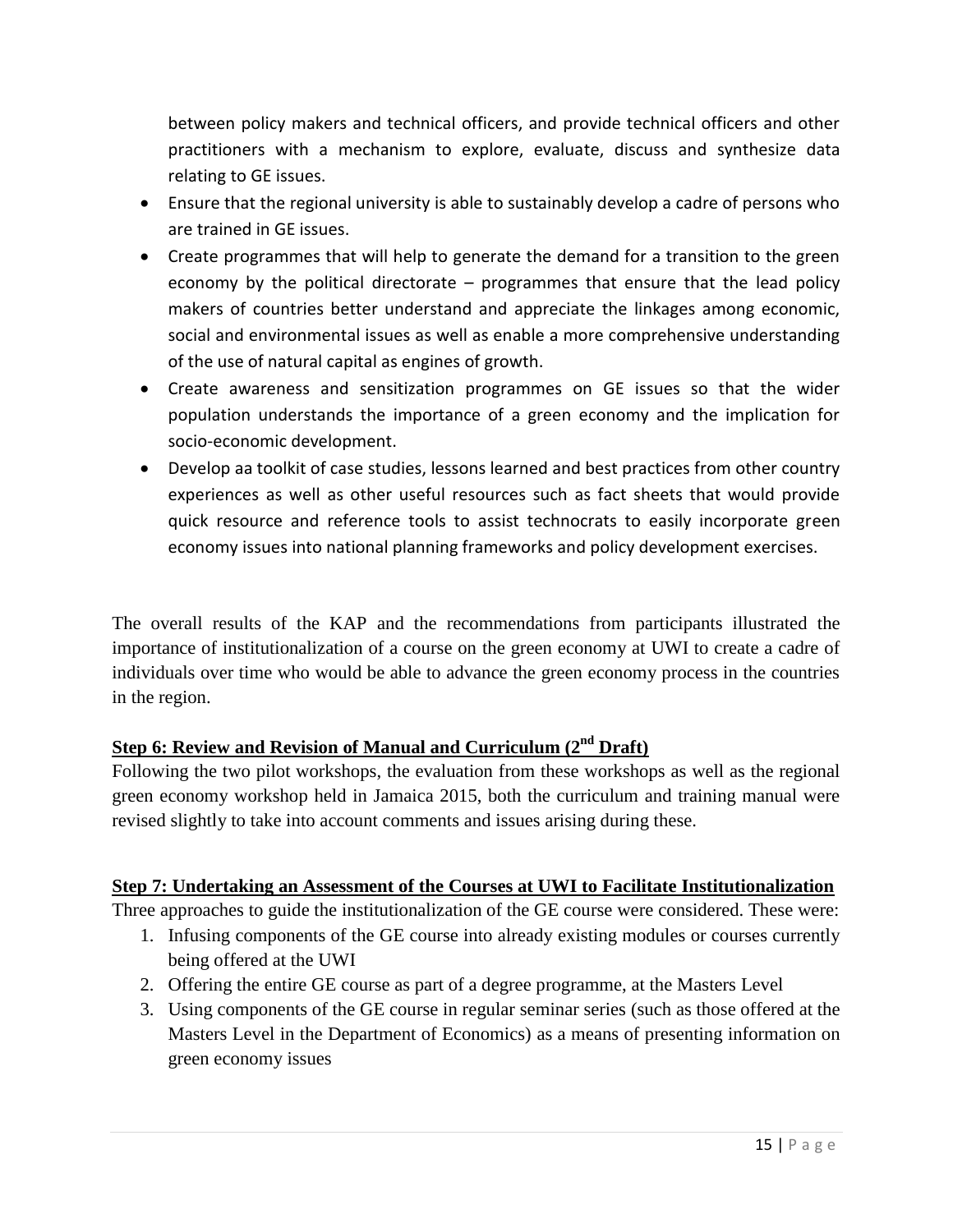In order to assess the possible programmes at UWI that could incorporate a course on the green economy, or more specifically the course *"Understanding and Operationalizing the Green Economy into National Development Planning in the Caribbean Context"*, a complete review of all programmes (both at the undergraduate and graduate levels) at UWI was conducted, including a complete review within each programme of the types of courses offered. The identification of these programmes represents the first step of institutionalization.

From this review, a listing of programmes that could include this course on the green economy was determined and recommendations were made to the University. The table below shows the degree programmes that were reviewed to determine the best fit for the GE course.

| <b>Department</b>                          | <b>Degree Programme</b>                            |  |  |  |  |
|--------------------------------------------|----------------------------------------------------|--|--|--|--|
| <b>Faculty of Social Sciences</b>          |                                                    |  |  |  |  |
| Department of Economics                    | <b>MSc Economics</b>                               |  |  |  |  |
|                                            | MSc International Economics and International Law  |  |  |  |  |
| Department of Government                   | MSc in International Public Policy and Development |  |  |  |  |
|                                            | Management                                         |  |  |  |  |
| Sir Arthur Lewis Institute of Social       | <b>MSc Development Studies</b>                     |  |  |  |  |
| and Economic Studies                       |                                                    |  |  |  |  |
| <b>Faculty of Science and Technology</b>   |                                                    |  |  |  |  |
| and<br>of Geography<br>Department          | MPhil/PhD Geography and Geology                    |  |  |  |  |
| Geology                                    |                                                    |  |  |  |  |
| Department of Life Sciences                | <b>MSc. Natural Resources</b>                      |  |  |  |  |
| <b>Faculty of Humanities and Education</b> |                                                    |  |  |  |  |
| Department of Education                    | MEd in Geography Education                         |  |  |  |  |

Through this review, seven degree programmes across three faculties and six departments were identified as being able to enhance their programme offerings to include either the full GE course or components of the said course. The review pointed to offering the course at the graduate as opposed to the undergraduate level due to the scope of the green economy course.

This analysis also provided a mechanism to begin discussions with the Office of Graduate Studies and to discuss with the Departments themselves.

The fact that the GE course had already been fully developed with a well-defined curriculum and associated training materials (a comprehensive training manual and other documents such as fact sheets), presented a unique opportunity hastened the process towards institutionalization of the course at UWI.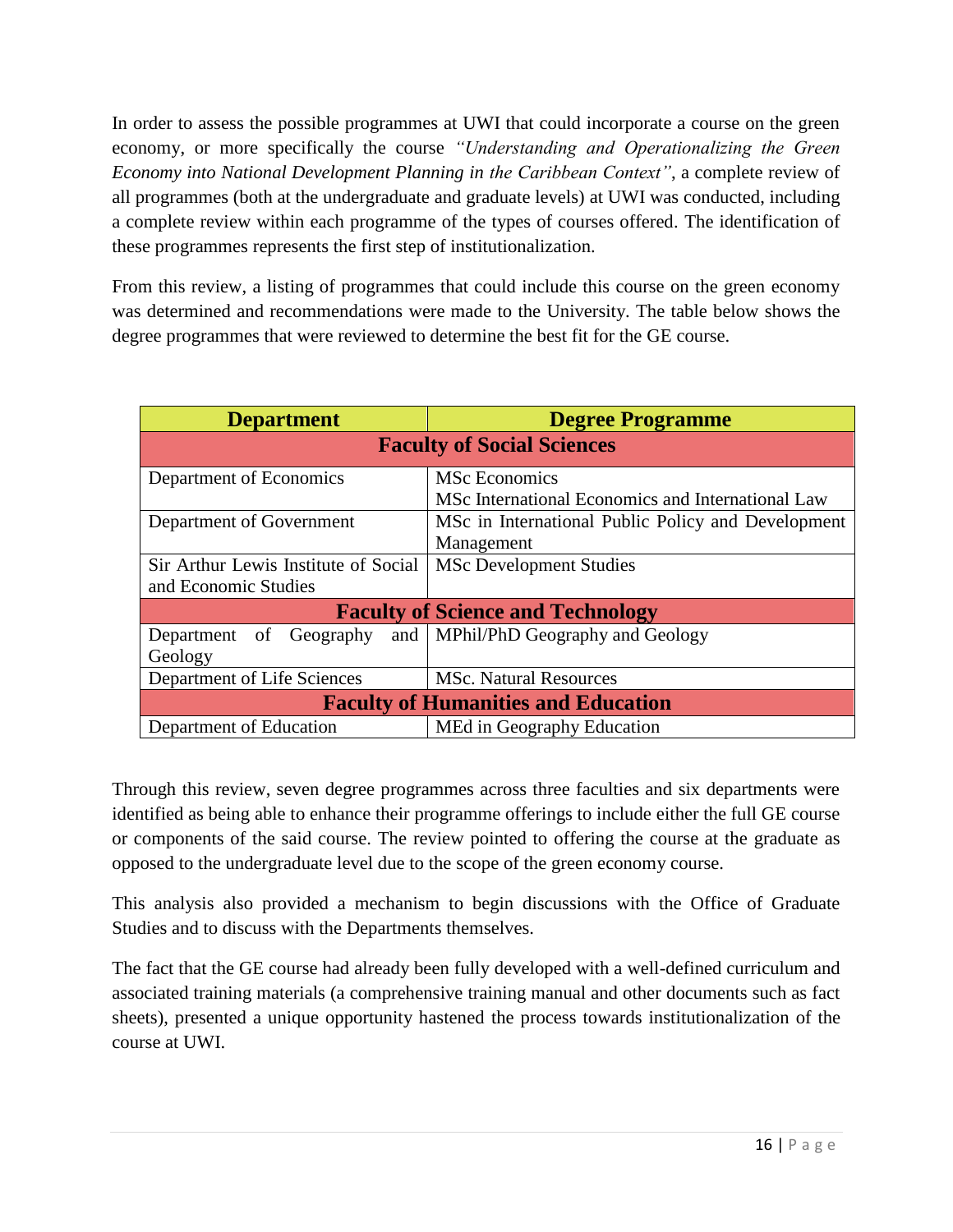### **Steps 8 & 9: Hold Meetings and Consultations to advance the Institutionalization Process**

Towards the end of 2015, UWI Consulting began to hold discussions with the Pro-Vice Chancellor, post-Graduate Studies to discuss the feasibility of institutionalizing the GE course. Discussions were held on the curriculum, and a review of the manual was undertaken. Following these meetings the departments identified above were provided with the curriculum and course materials and discussions and consultations ensued towards determining if the course would be a fit for the UWI and where it should be housed. The consultations also provided a mechanism for the departments mentioned above and key lectures to not only better understand the construct of the course but also to understand the concepts and issues around the green economy. Consultations and meetings were had with the following departments. The following departments at UWI were consulted and provided feedback:

- Department of Life Sciences
- Disaster Risk Reduction Centre
- Department of Geography and Geology
- Sir Arthur Institute of Social and Economic Studies
- Department of Economics

These consultations resulted in the review of the training manual as well as the curriculum. Importantly, though, these consultations also resulted in the decision to allow the course to be offered through the Department of Life Sciences and as part of the MSc. in Natural Resources Management. This was partially done to facilitate a higher uptake of students or enabling more students to benefit from being able to take the course. This is because, the Department of Life Sciences does not charge for persons in other faculties or departments to take courses. Other departments require persons to pay for the actual course. All departments expressed interest and commitment to allow their students to take this GE course as an elective to contribute to their overall master's degree.

The revised curriculum was also updated and placed in the UWI format for curriculum and provided with a course code - ENVR 6421 – Understanding and Operationalizing the Green Economy.

#### **Step 10: Undertaking consultations to Advance Online**

Discussions were held with UWI Open Campus - the centre at the UWI responsible for online training delivery - on the possibility of including the green economy course as part of the university's online platform. This was welcomed with the following recommendations:

 The initial budget for development, delivery and marketing costs would be approximately US\$15,000 – however this could be less if the three required e-tutors are provided by the Department of Life Sciences pool (that is the same persons who would lecture the face-to-face course also would lecture the online course) pool and also if the Department acts as Course Coordinator. The US\$15,000 is expected to cover costs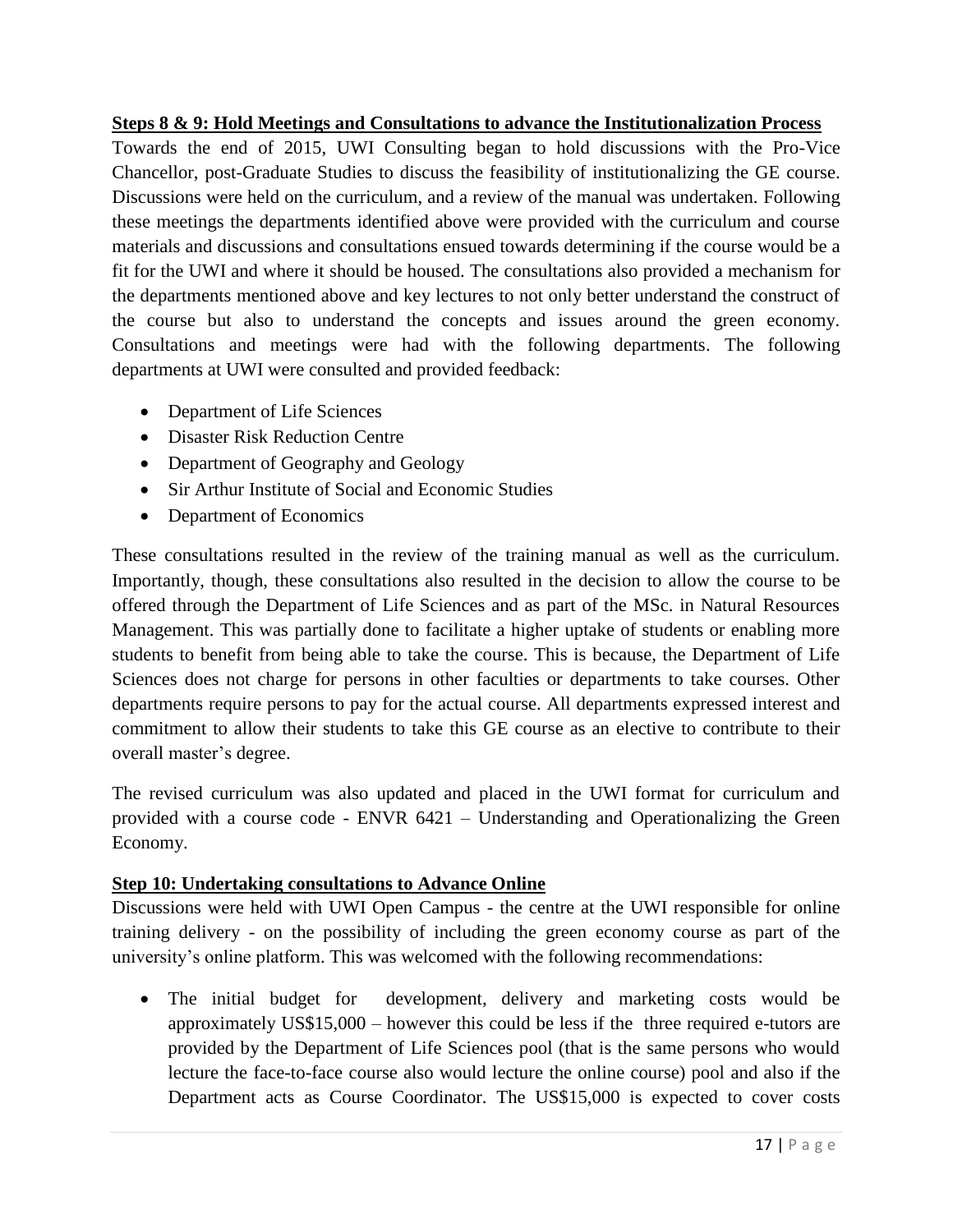related to programme planning, Instructional Designer, Peer Reviewer and Production Assistant among others

- Additional meetings will need to be set up with Open Campus to discuss the shared responsibility costs, and to clarify how the costs and revenue sharing are calculated
- Further work to upload the course will be undertaken with the Academic Programming and Development (APAD) Division of UWI Open Campus

## **Step 11: Revise training manual and curriculum based on consultations with key stakeholders (lecturers and heads of departments), incorporating their comments and feedback**

All training materials were revised taking into account comments and feedback.

## **Step 12: Prepare UWI Course Content**

UWI Course content was prepared, the required consultations were undertaken which allowed for the identification of a department to house the course, a course code was provided and final course content was provided to the Pro-Vice Chancellor – Graduate Studies for final tabling at the UWI Senate. and liaise with department that would be offering the course to recommend a course code and provide same to the Pro-Vice Chancellor for tabling at the UWI Senate Committee for final approval.

The Course in the UWI Course format is presented below:



## ENVR 6421 – Understanding and Operationalizing the Green Economy

*Course Title:* Understanding and Operationalizing the Green Economy

*Course code:* ENVR 6421

#### *Course credits: 3*

#### *Course Overview – Aims and Distinctive Features:*

This course on understanding and operationalizing a green economy has been designed to build the capacity of graduate students pursuing studies in economics, environmental management, geography, international relations and governance to understand the importance of a transition to a green economy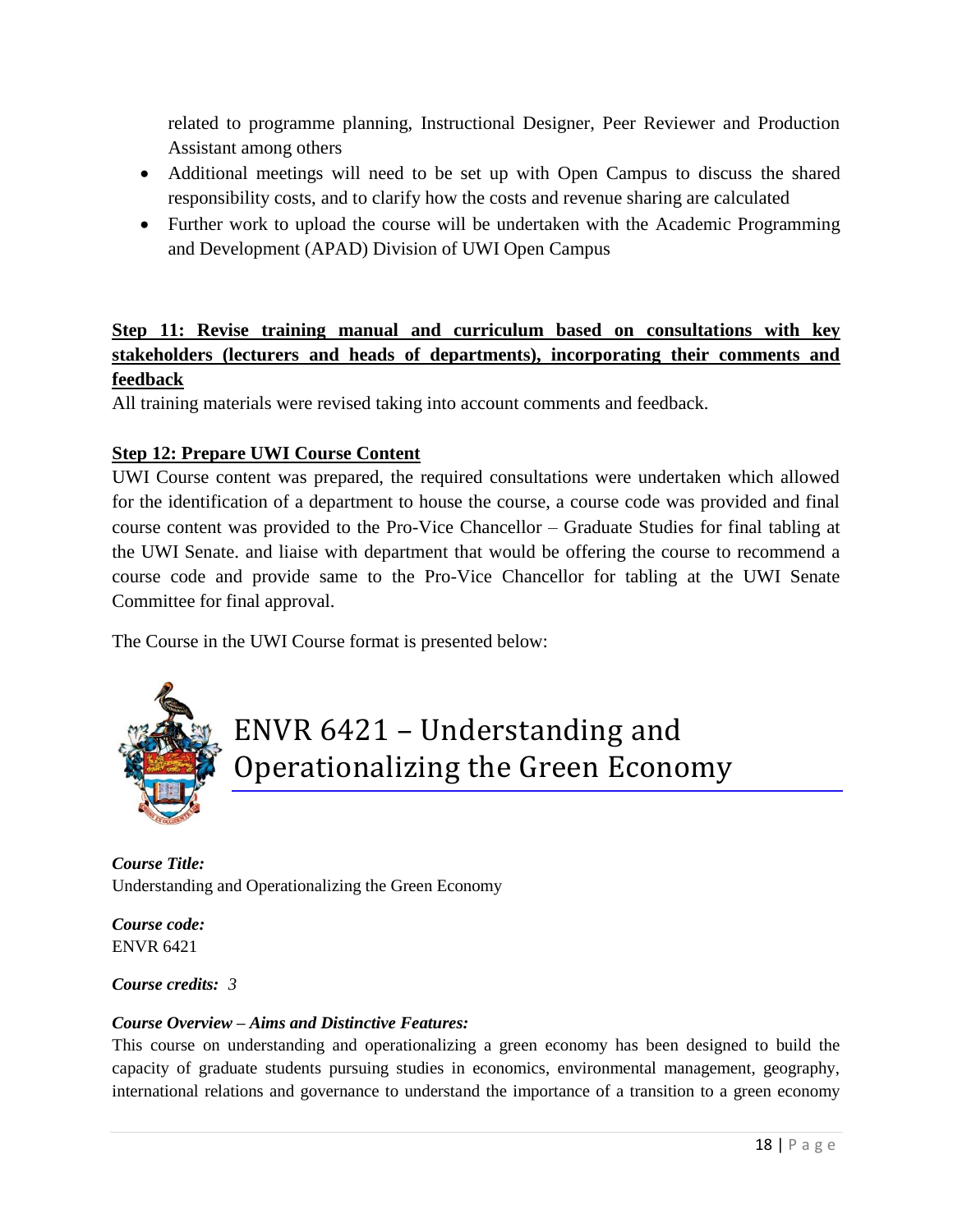and to provide them with tools to do so. The course will equip these students to develop policies and programmes to move the countries of the Caribbean toward achieving economic development that facilitates the accomplishment of social and environmental goals.

Students who take this course will be able to focus on different economic sectors of interest and how these sectors can make the transition to a green economy and the enabling conditions (e.g. national regulations, policies, trade and technical assistance) that will be required at the national and international levels to make the transition. The course is expected to interest students who are preparing to undertake future work in, or establish careers in: developing national finance, economic and development policies and plans; developing policies that have impacts on the natural environment or interact with the natural environment (e.g. tourism, mining, land use planning etc.); natural resources conservation and management; sectors such as tourism, transport, manufacture, energy among others that have the potential to impact the natural environment but can contribute to sustainable use and management of natural resources.

Students reading this course will be exposed to topics including: concepts and definitions of a green economy; requirements for a transition to a green economy; policy tools to assist with the transition to a green economy; creating new business in a green economy; the requirements for transitioning to a green economy in key sectors; and, measuring progress towards a green economy

The course content is divided into five modules.

Whilst the course will draw on the work of various development agencies and academia, it should be noted that this course was developed and conceptualized by the Green Economy Caribbean Political Advisory Group (GEPAG) with support from the United Nations Environment Programme (UNEP) within its Green Economy Initiative (GEI).

#### *Learning Outcomes:*

Upon successful completion of this course, students should be able to:

#### **Knowledge**

- Understand the key concepts of a green economy and how they relate to SIDS
- Know the key economic, environmental and social issues facing SIDS and Caribbean countries in particular
- Understand the linkages between key economic sectors and the natural environment
- Understand the benefits of moving to a green economy
- Know best practice case studies for a green economy and how they may be adapted locally and regionally

#### **Performance**

- Develop recommendations for national policies and institutions to transition toward a green economy
- Be capable of infusing green economy and environmental issues into key national socioeconomic policies as a first step to enabling these key sectors to be more sustainable
- Determine appropriate financial incentives to promote a green economy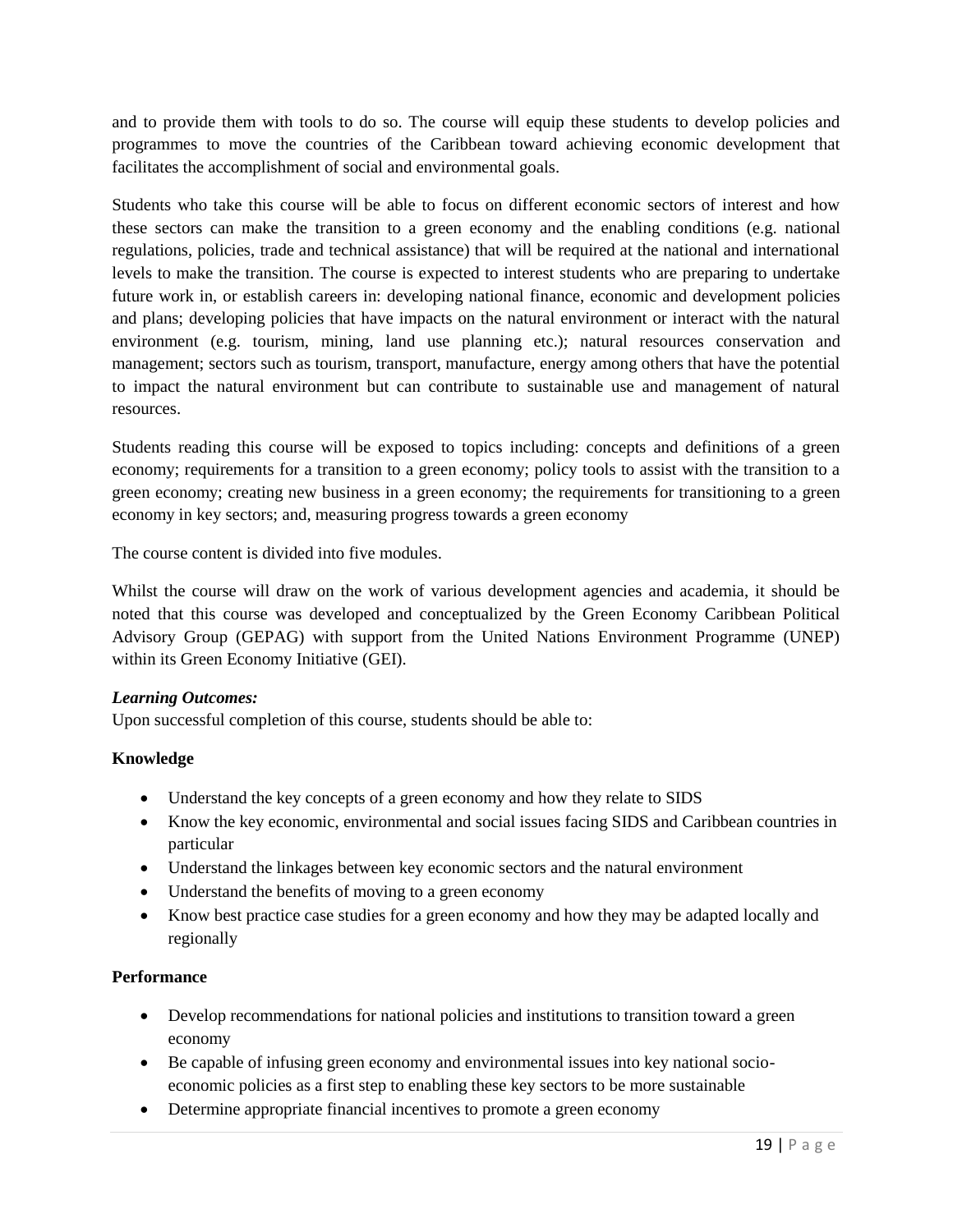- Develop policy recommendations for specific economic sectors
- Identify and develop appropriate indicators to measure progress toward a green economy

#### **Attitude**

- Value the importance of transitioning from the current economic paradigm to a green economy
- Appreciate that there does not need to be a trade-off between economic development and environmental quality
- Appreciate that a green economy is not a "luxury" and that small developing economies such as those in the Caribbean can and should move toward a green economy

#### *Mode of Delivery - Teaching and Learning Methods*

A variety of learning delivery and assessment methodologies will be employed to enable the course to be highly participatory and interactive and to allow students to effectively assimilate the new ideas and learning.

The course will include interactive classes, lectures, analyses of case studies and class discussions of illustrative case studies, group discussions, individual and group work/assignments, presentations (both oral and written) use of guest speakers, and a field trip.

#### *Students will be provided with a Training Manual (participants' handbook and workbook).*

#### *Evaluation/Assessment Methods*

Course work 50% - Group Project related to how a specific sector could transition to a green economy (25%) and an individual assignment that includes the preparation of a case study (25%)

Examination 50% - This would be a two-hour examination

Total 100%

*Course coordinators:* Dr. Dale Webber and Dr. Vivienne Vassell

#### *Teaching Staff:*

- Elizabeth Emanuel
- Mr. Maurice Mason
- Dr. David Smith
- Mr. Travis Reid (senior economist at government entity)

#### *Classroom Sessions:*

30 hours (10 sessions of 3 hours each) of interactive classes/lectures, 15 hours of tutorials, discussions, seminars and guest lectures, plus one revision session of 3 hours, giving a total of 48 hours.

#### *Course Modifications*

Please note that:

Minor modifications to the timetable or the reading list may be introduced into the course during the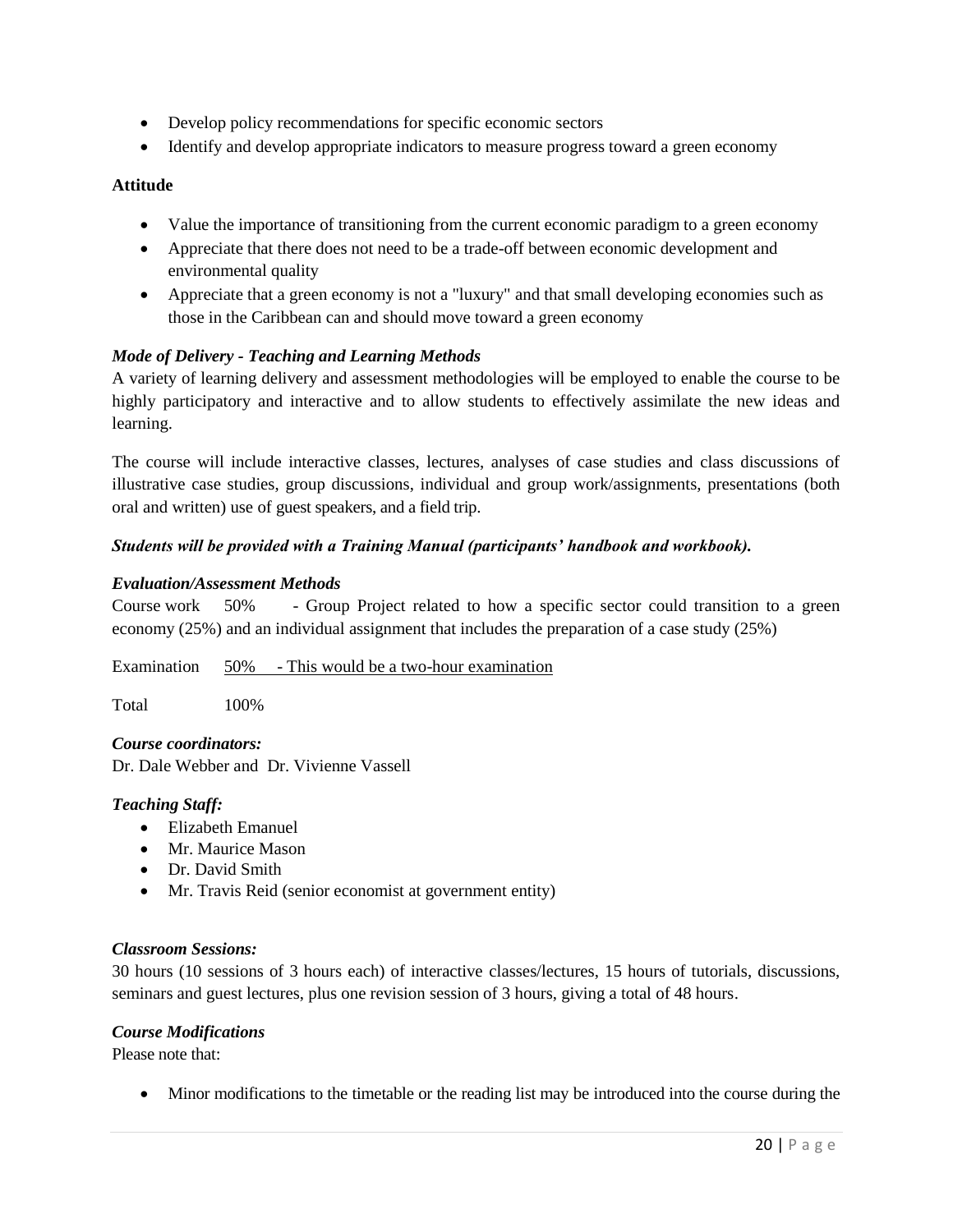semester

Any class that falls on a public holiday may be re-scheduled to an alternative date

#### *Course Content*

The course is divided into 5 main modules:

#### Module 1 –Introduction to the Green Economy Approach

- Module 2 –Creating an Enabling Environment for the Transition to a Green Economy
- Module 3 Creating New Business in a Green Economy
- Module 4 Transitioning to a Green Economy in Key Sectors
- Module 5 Measuring Progress towards a Green Economy

#### *Module 1: Introduction to the Green Economy Approach*

Module 1 presents an introduction to the green economy. It describes some of the international discussions that have given rise to the term and discusses varying definitions. This module presents a rationale for moving toward a green economy by describing current prevailing conditions which do not meet the environmental, human development, economic and social goals of sustainable development. The module examines the drivers and opportunities for change in the Caribbean and why embracing a green economy would be beneficial. This module also describes linkages between the natural environment and major economic sectors to provide a basis for understanding some of the necessary changes that must be made. The objectives of Module 1 are to:

- Explore the linkages among sustainable development, the six forms of capital stock of a nation and transitioning to a green economy
- Generate discussion about concepts, definitions and principles related to a green economy and especially within the SIDS context
- Make the case for moving toward a green economy
- Identify drivers within SIDS which are facilitating the move toward a green economy
- Discuss barriers that must be overcome to transition to a green economy
- Examine ways of strengthening and supporting intra-Caribbean, intra-SIDS and south-south cooperation on the green economy

#### **Lecturers: Elizabeth Emanuel/Maurice Mason**

#### **Main Topics:**

- Understanding theory of sustainable development and green economy theory
- Concepts and definitions of a green economy
- Rationale for moving toward a green economy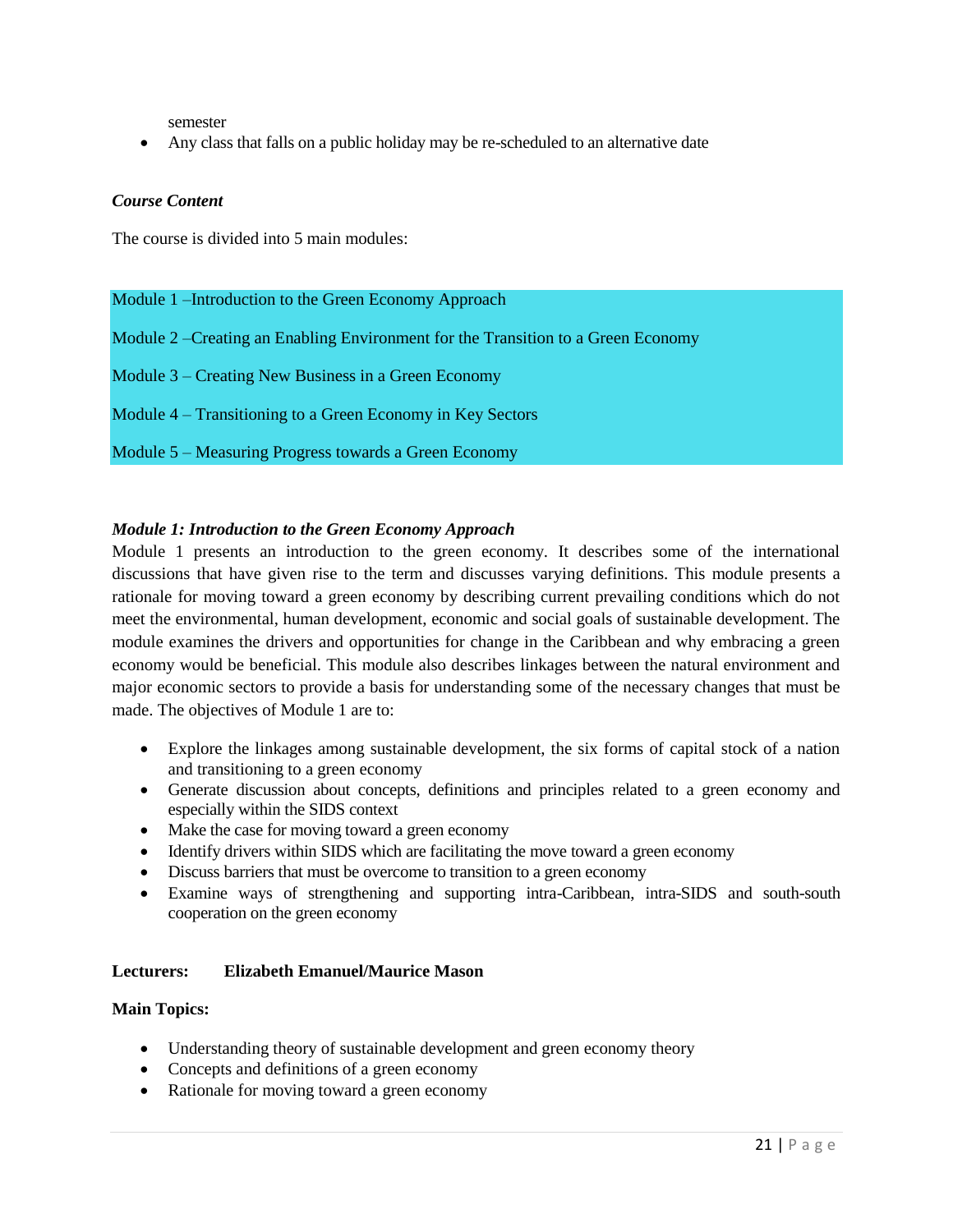- Linkages among the green economy and sustainable development and the Sustainable Development Goals
- Green economy, sustainable development and capital forms
- Linkages between key economic sectors and the natural environment
- Drivers of change and opportunities for change in different Caribbean countries and sectors
- Benefits of transforming to a green economy
- Barriers to change and the specific interventions and strategies that can overcome them
- Understanding the relationship between the green economy and the blue economy

#### *Module 2: Creating an Enabling Environment for the Transition to a Green Economy*

Module 2 presents the requirements for SIDS to move toward a green economy. The module describes a variety of policy tools that will help with a successful transition and describes some supporting conditions that need to be established that will facilitate effective policy implementation. The objectives of Module 2 are to:

- Identify the key conditions that must be in place for transitioning to a green economy
- Examine different policy tools that can enable the green economy transition
- Understand how to account for market externalities
- Determine appropriate market-based tools to facilitate the green economy transition

#### **Lecturer: Elizabeth Emmanuel/Travis Reid**

#### **Main Topics:**

- Requirements for a transition to a green economy
- The role of various stakeholders in the transition to a green economy (public and private sectors, civil society/non-governmental organizations)
- Policy tools for a transition to a green economy
	- o Government investments
	- o Market-based instruments
- Access to finance
- Tools to facilitate and promote decision making for a green economy (e.g. environmental impact assessments, SEAs, natural resource valuation)
- Ways of strengthening and supporting intra-Caribbean and intra-SIDS cooperation on the green economy

#### *Module 3: Creating New Business in a Green Economy*

Module 3 presents an overview of how a transition to a green economy can create new employment opportunities and reduce poverty. The module discusses issues related to the creation of green jobs and what are some of the enabling conditions for this to happen. The objectives of Module 3 are to:

- Identify specific interventions in a green economy that can help to alleviate poverty
- Examining green jobs and the new requirements
- Identify the sectors which offer the best opportunities for employment in a transition to a green economy
- Indicate how a green economy leads to the creation of new enterprises; and explore the role of SMEs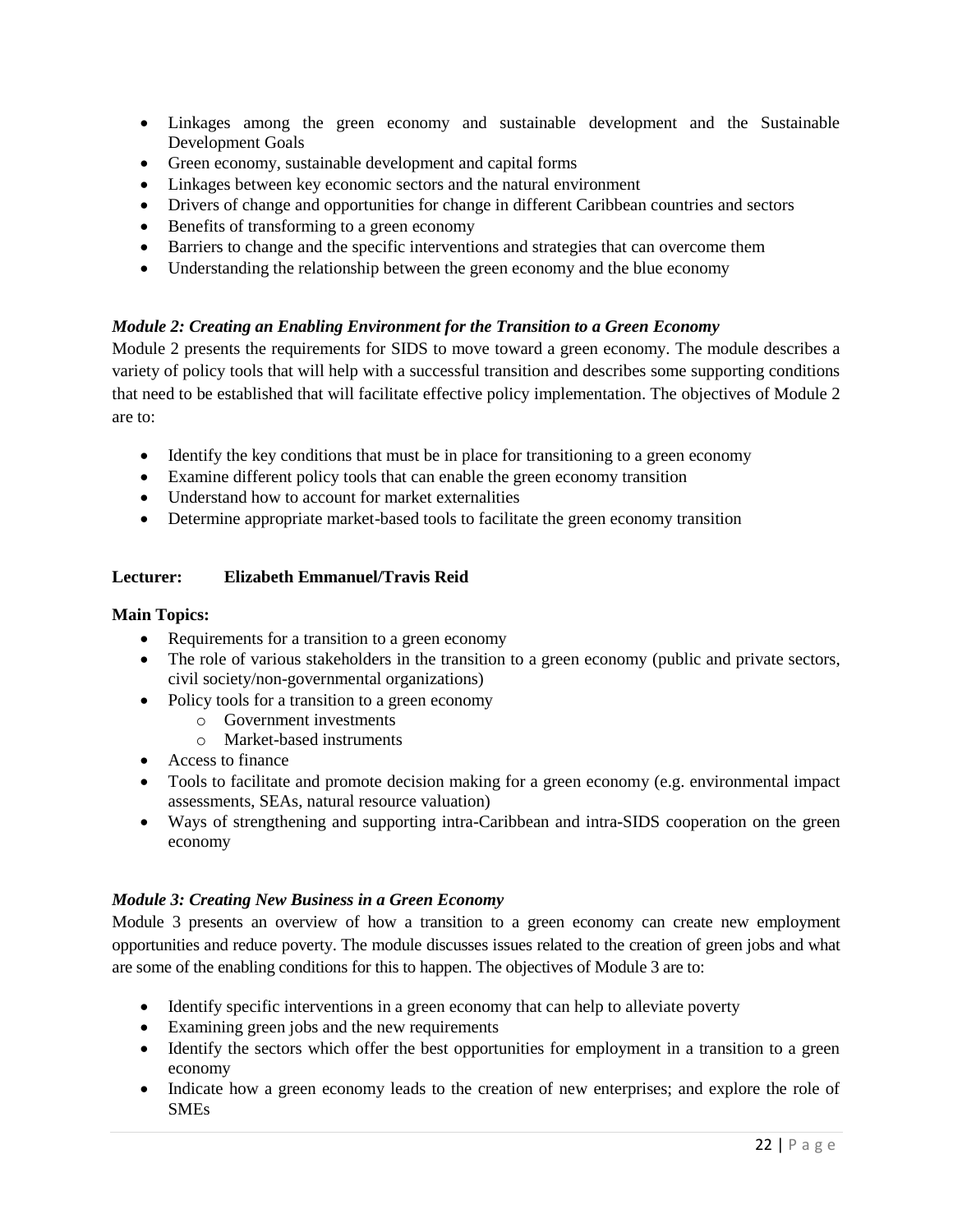#### **Lecturers: David Smith/Elizabeth Emanuel**

#### **Main Topics:**

- Transitioning to a green economy to reduce poverty
- Transitioning to a green economy to create employment
- Business opportunities from transition to a green economy new and emerging sectors that can be better facilitated by the green economy
- How community initiatives can support local green economy transformations
- Information and incentives for consumers and producers to encourage them to move towards more efficient and sustainable practices

#### *Module 4: Transitioning to a Green Economy in Key Sectors*

Module 4 will analyze key economic sectors – energy, tourism, transportation, agriculture, water, urban and regional planning, and fisheries – and how they can be repositioned to facilitate a green economy. This module examines energy and transportation as cross-cutting issues and identifies areas for development and use of renewable energy as well as increasing energy efficiency. The module presents issues and strategies for transitioning to a green economy in tourism, agriculture and fisheries, examining issues related not only to energy but also to the use of the natural capital upon which these industries are based. The objectives of Module 4 are to:

- Identify the key issues related to the key economic sectors in the Caribbean
- Discuss enabling conditions required for transitioning to a green economy in these sectors
- Explore sector-specific approaches to move toward a green economy

#### **Lecturer: Elizabeth Emanuel/Maurice Mason/Travis Reid**

#### **Main Topics:**

- Energy
	- o Overview of energy in the Caribbean
	- o Challenges and opportunities for decarbonisation, renewable energy and energy efficiency in a green economy
	- o Enabling conditions national policies, fiscal and economic incentives, capacity building
- Agriculture
	- o Overview of agriculture in the Caribbean
	- o Challenges and opportunities for agriculture in a green economy
	- o National policies
	- o Fiscal and economic incentives
- Tourism
	- o Overview of tourism in the Caribbean
	- o Challenges and opportunities for tourism in a green economy
	- o Enabling conditions national policies, fiscal and economic incentives, capacity building
- Fisheries
	- o Overview of fisheries in the Caribbean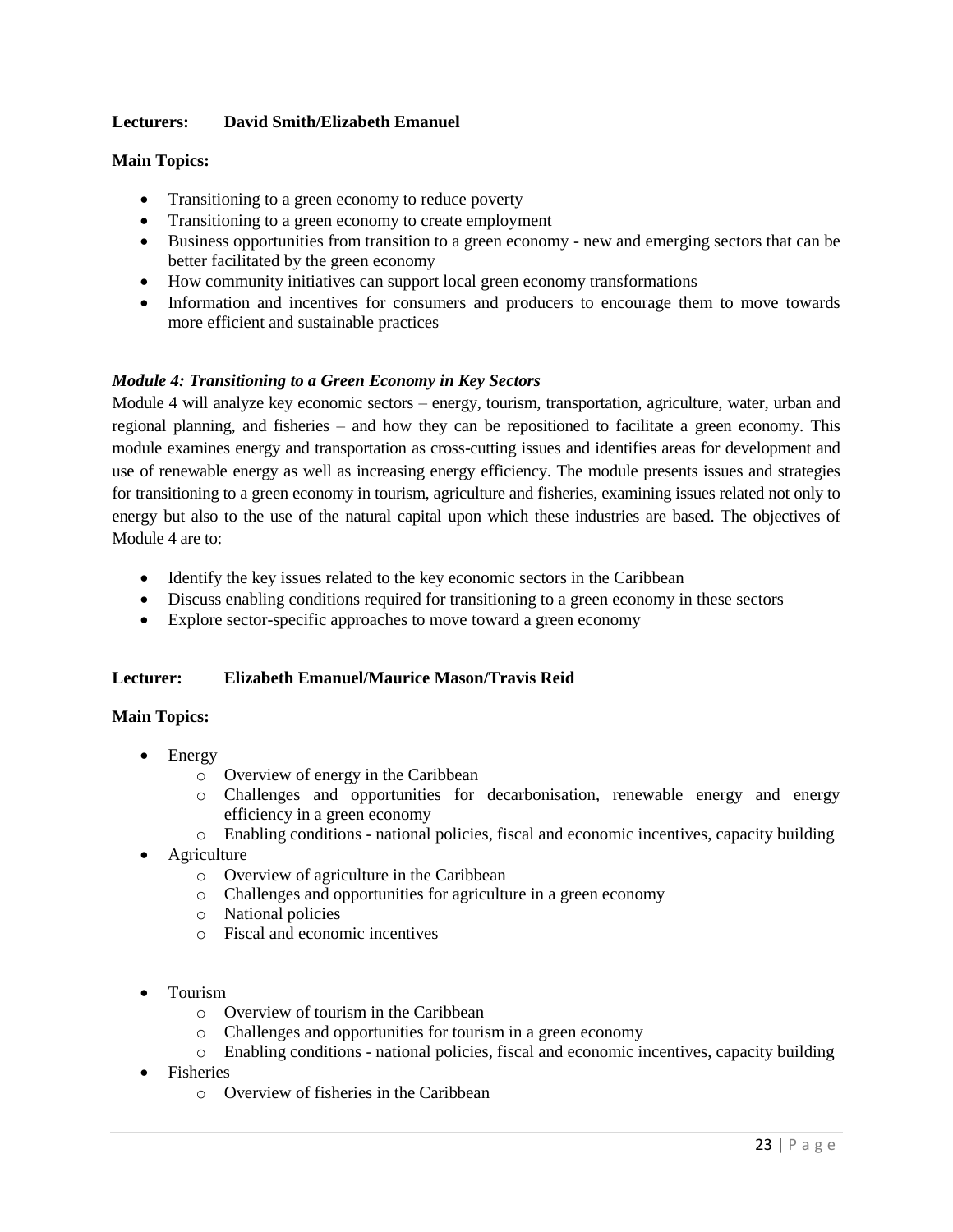- o Challenges and opportunities for fisheries in a green economy
- o Enabling conditions national policies, fiscal and economic incentives, capacity building
- Water
	- o Overview of water resources in the Caribbean
	- o Challenges and opportunities for water management in a green economy
	- o Enabling conditions national policies, fiscal and economic incentives, capacity building
- Urban and Regional Planning and Development
	- o Overview of urban planning in the Caribbean
	- o Challenges and opportunities for urban planning including issues related to the construction sector in a green economy
	- o Enabling conditions national policies, fiscal and economic incentives, capacity building

#### *Module 5: Measuring Progress towards a Green Economy*

Module 5 presents indicators which can be used to track progress towards social, economic, environmental and individual well-being outcomes of a green economy and links green economy indicators to the post-2015 development agenda which seeks to move beyond the Millennium Development Goals (MDGs) and advance the new sustainable development goals ratified in 2015. The objectives of Module 5 are to:

- Discuss what constitutes the desired outcomes in human development within a green economy
- Examine which green economy indicators are appropriate for the Caribbean in general as wells as for individual countries in the region.
- Examine the indicators for the Sustainable Development Goals (SDGs)
- Discuss how green economy indicators can be linked to the sustainable development goals

#### **Lecturer: Elizabeth Emanuel**

#### **Main Topics:**

- Measures of Progress
- SDG indicators
- Caribbean indicators to track progress towards social, economic and environmental outcomes of a green economy
- Linking green economy indicators to the Sustainable Development Goals

#### *Course Materials*

The main course for the text will be a training manual developed by UNEP and UWI under the United Nations Green Economy Initiative and entitled *"Understanding and Operationalizing the Green Economy into National Development Planning in the Caribbean Context"*. Other prescribed texts and reading materials are listed below.

#### **Other Prescribed Texts and Materials:**

1. Towards a Green Economy: Pathways to Sustainable Development and Poverty Eradication, UNEP, 2011